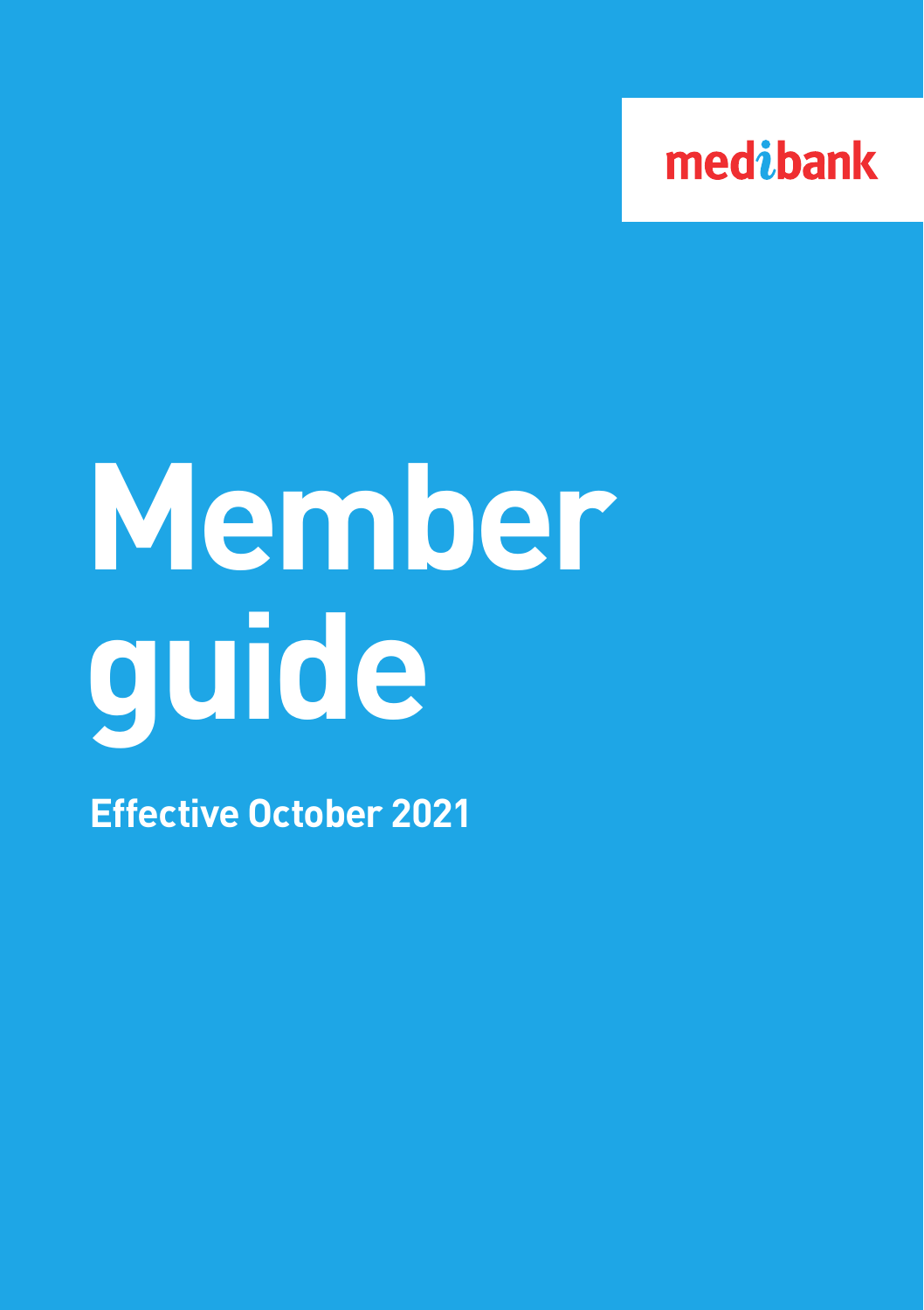#### **Information for non-Australian residents**

The Hospital covers that this Guide applies to are generally not suitable for non-Australian residents, including visitors from countries with which the Australian government has Reciprocal Health Care Arrangements. If you're a non-Australian resident, please contact us for information about health covers that may be more appropriate for you.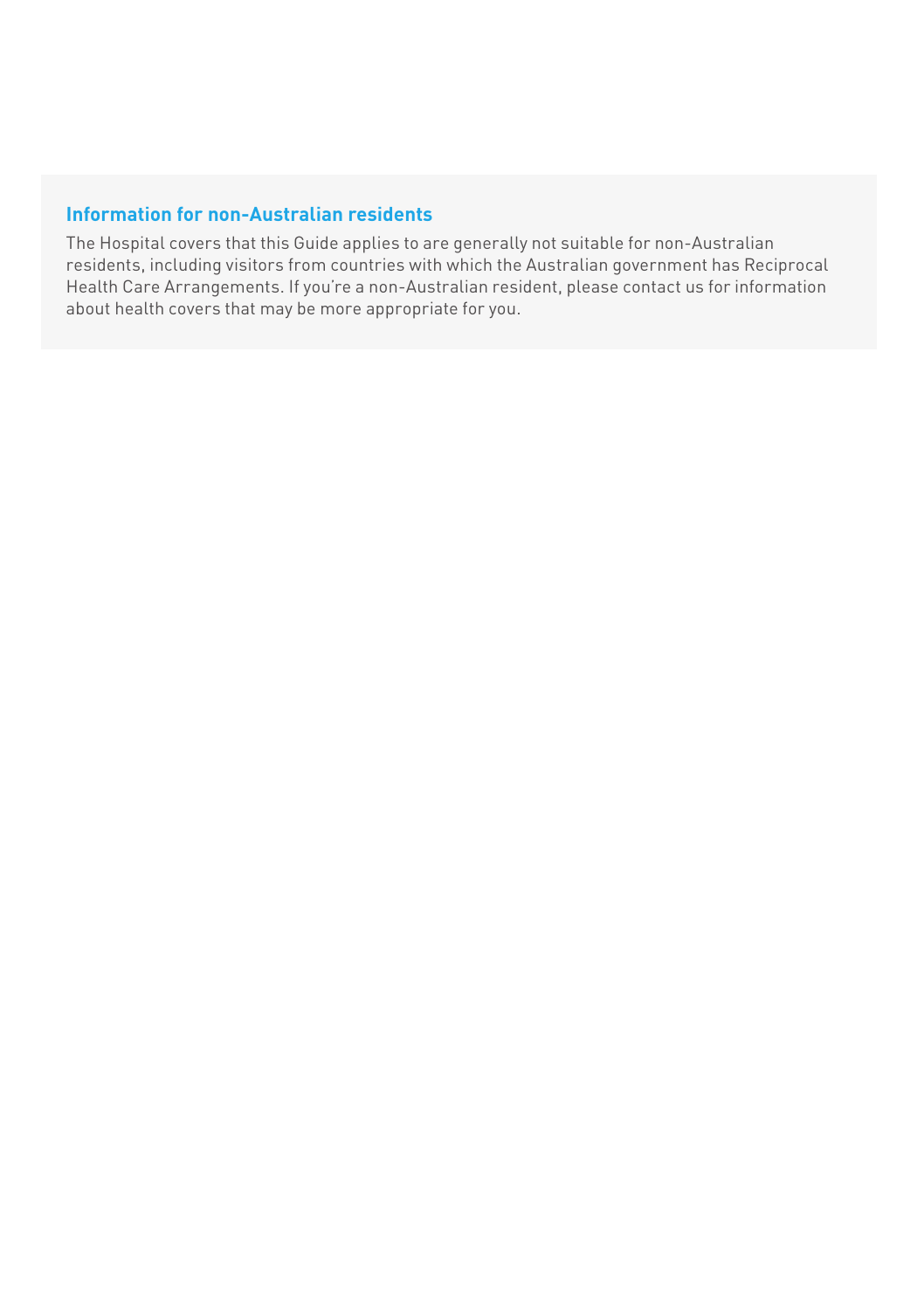### **Our Member Guide**

This Guide is a summary of Medibank's Fund Rules and policies as at the date of this Guide. It's designed to help you understand how your Medibank membership works, and should be read together with the Cover Summary you receive when joining or changing your cover. Your Cover Summary is a summary of the services and treatments provided by your particular health insurance cover. You can download a copy of your Cover Summary and our Fund Rules from **medibank.com.au**

- Please read this Guide and your Cover Summary carefully and keep them for your reference.
- If you need further information about your cover or anything in this Guide, please contact us.
- We'll send correspondence to your email address, or your postal address where you have opted out of email communication. It's important to let us know if your contact details change.
- It's also important to contact us if you, or anyone else on the membership, are going to need treatment, to check what services and treatments we pay benefits towards and what out-of-pocket expenses you may have. Our contact details are on page 37 of this Guide.
- This Guide only applies to Medibank Australian resident covers. If you hold a cover other than an Australian resident cover, please contact us for details of the services included and membership conditions.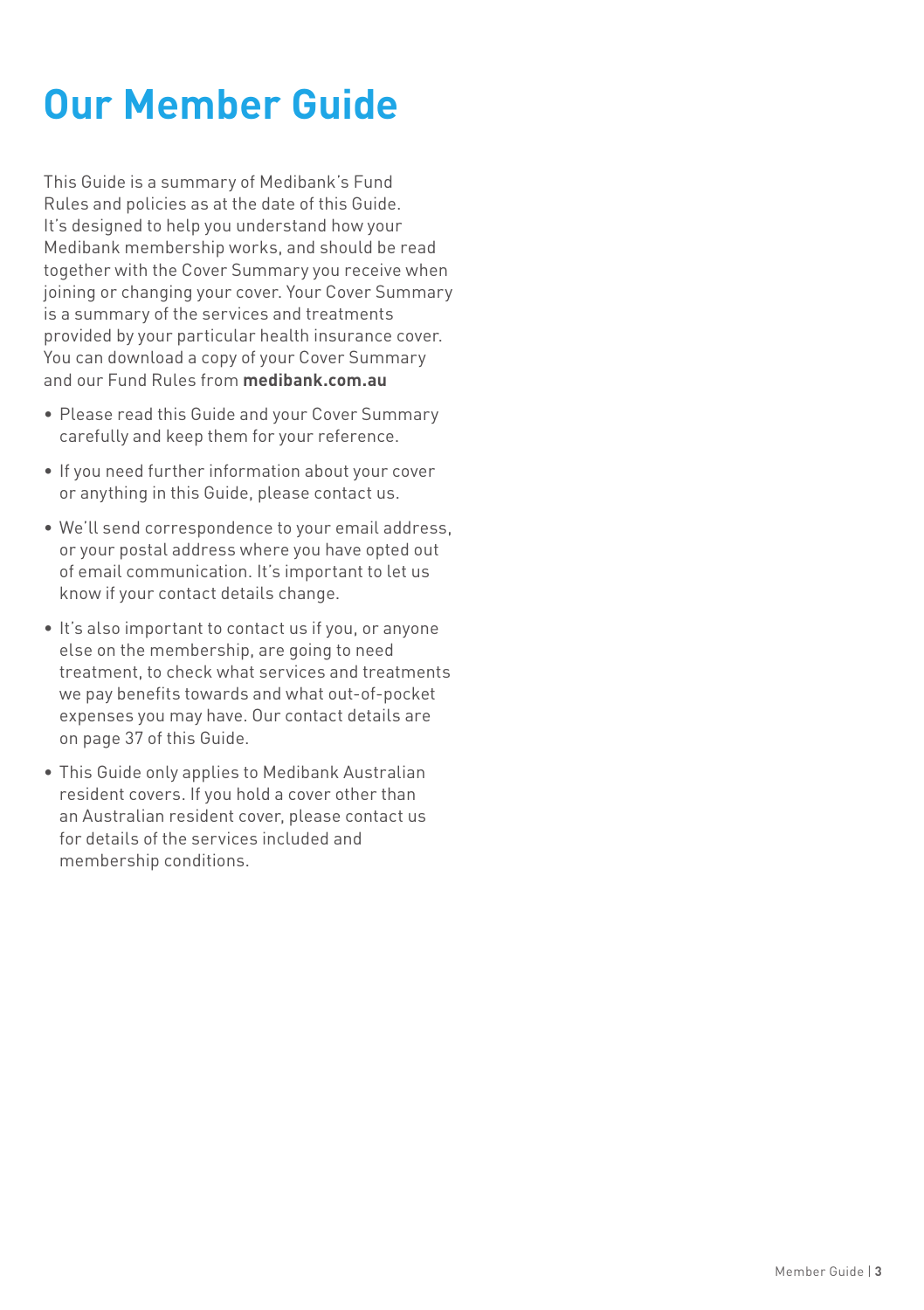#### **Before you get started…**

Here is an explanation of some of the terms commonly used in this Guide:

**'We'**, **'us'** and **'our'** is Medibank Private.

**'You'** is any member of Medibank to whom this Guide applies.

**'Member'** is any person on a Medibank membership.

**'Membership'** is made up of one or more members.

**'Policy holder'** is the person who is responsible for the membership. This is the person we contact when we need to communicate about the membership.

To help you make the most of this Guide and understand the services and treatments under your cover, we've also prepared a glossary of useful terms that you can access at **medibank.com.au/glossary**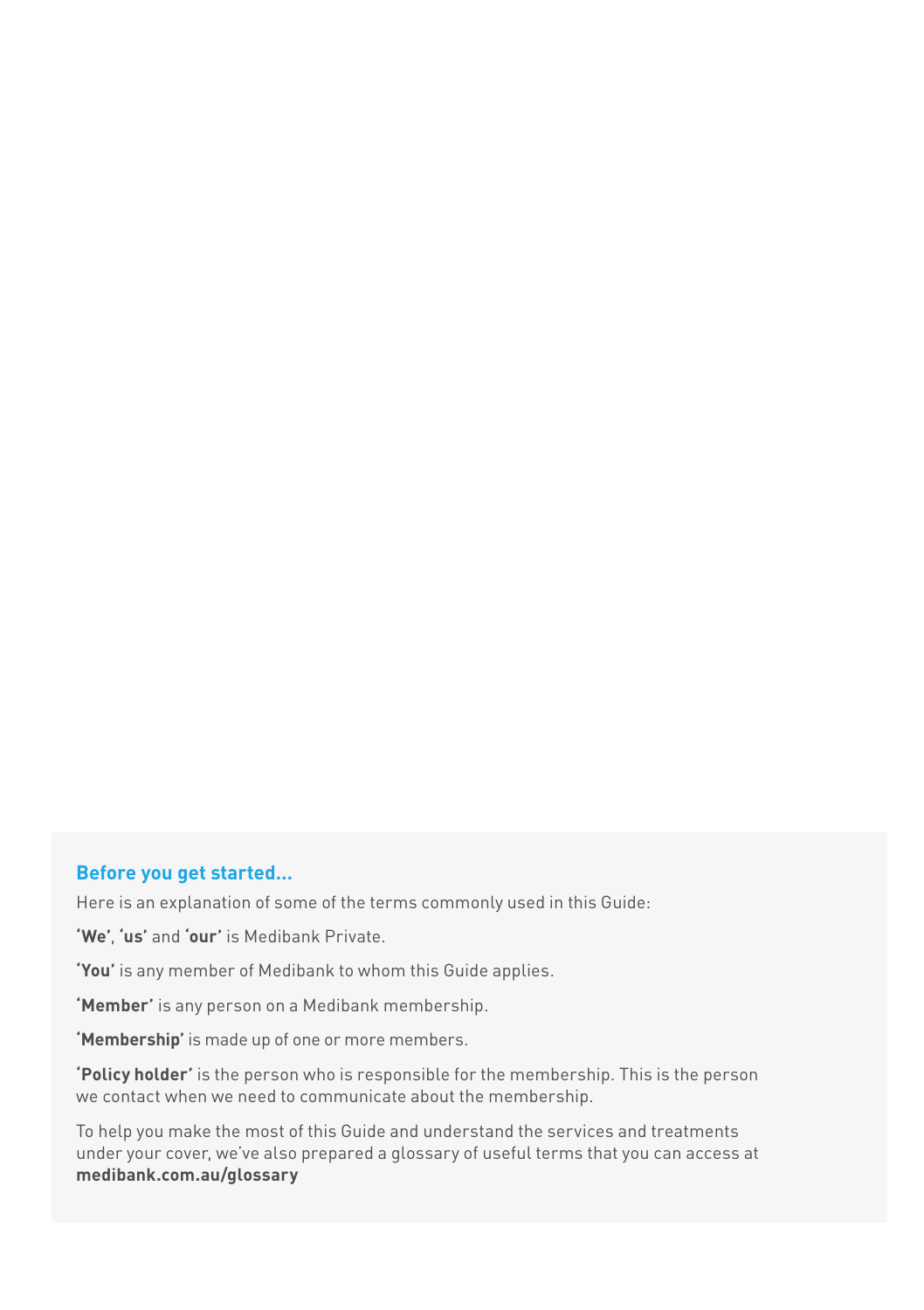### **Medibank Joining Statement**

By joining Medibank, you (if you are the Policy holder) have agreed that you:

- will ensure that all information supplied to Medibank is true and correct
- will keep your membership information up to date and notify us of any changes as soon as possible
- will ensure that all members on the membership are aware of and abide by Medibank's Fund Rules, the information in this Guide and Medibank's policies, including its Privacy Policy
- have the authority to provide the personal information of other members on the membership
- will make, or authorise the making of, all claims under the membership and ensure that any claim that includes sensitive information of a member aged 16 years and over is made having first obtained the consent of that member
- authorise any health service provider to supply to Medibank any information Medibank considers necessary for the assessment of any claim on the membership, and will ensure that members aged 16 years and over have provided the relevant consent
- authorise Medibank to supply to any health service provider any information Medibank considers necessary for the assessment of any claim on the membership, and will ensure that members aged 16 years and over have provided the relevant consent
- will make the minimum advance premium payments required
- are aware that Medibank may terminate your membership in accordance with Medibank's Fund Rules.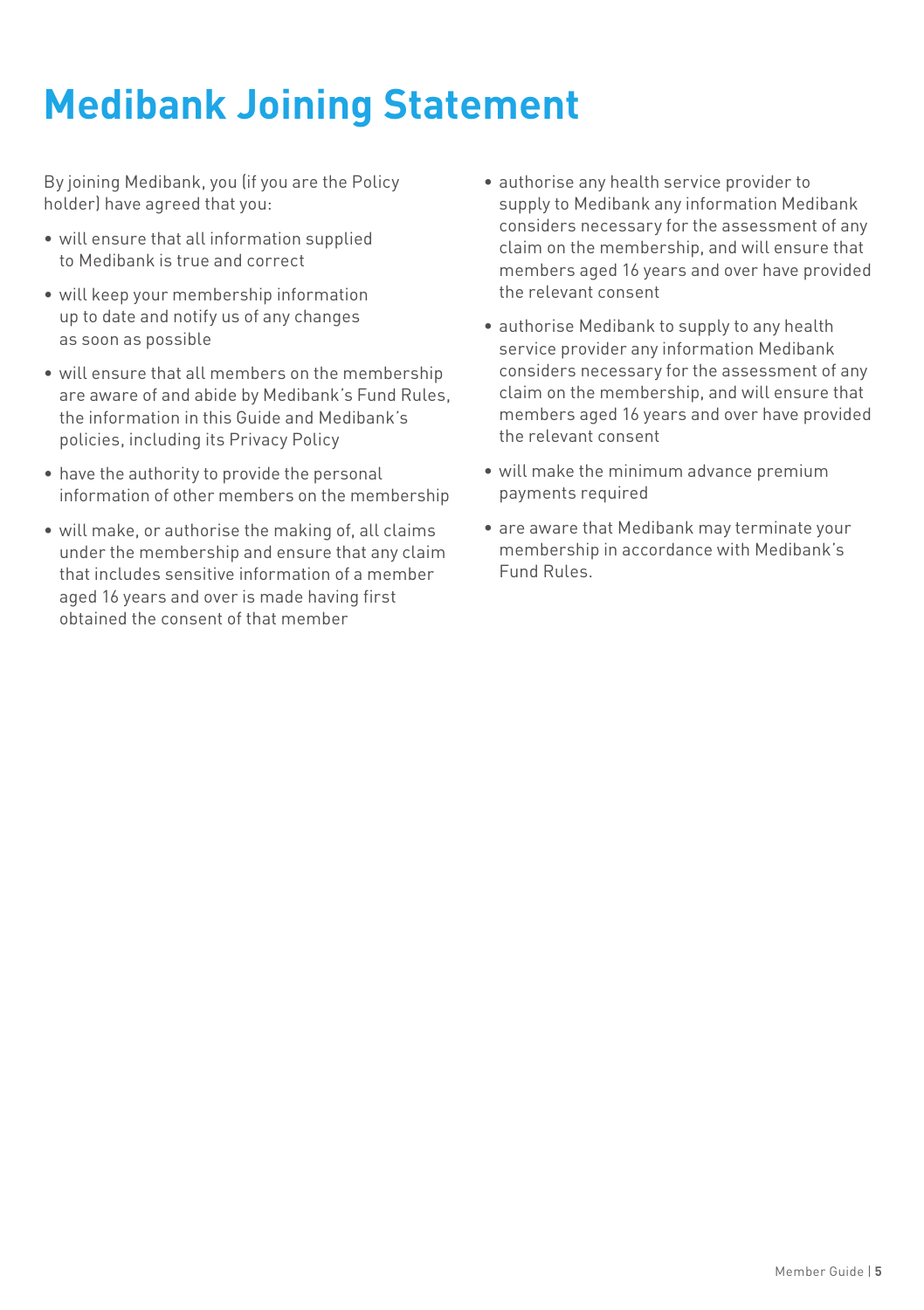### **What's Inside**

| <b>Welcome to Medibank</b>                                | 8               | <b>Going to Hospital</b>                                        | 14 |
|-----------------------------------------------------------|-----------------|-----------------------------------------------------------------|----|
| Your welcome pack                                         | 8               | Inpatient vs outpatient                                         | 14 |
| Transferring from another                                 | 8               | Informed financial consent                                      | 14 |
| Australian health fund                                    |                 | Hospital accommodation benefits                                 | 14 |
| Cooling off period                                        | 9               | Choice of hospital                                              | 14 |
| Types of cover                                            | 9               | Members' Choice hospitals                                       | 15 |
| Changes to the terms and conditions<br>of your membership | 9               | Non-Members' Choice hospitals                                   | 15 |
| Medicare eligibility                                      | 9               | Public hospitals                                                | 15 |
| <b>Managing your Membership</b>                           | 10 <sup>1</sup> | Medicare Benefits Schedule (MBS)<br>and medical services        | 15 |
| My Medibank                                               | 10 <sup>°</sup> | Doctors' fees and GapCover                                      | 16 |
| Partner authority                                         | 10 <sup>°</sup> | Surgically implanted prostheses                                 | 16 |
| Third party authority                                     | 10 <sup>1</sup> | Pharmaceutical Benefits Scheme (PBS)                            | 17 |
| Dependants 16 years or over                               | 10 <sup>1</sup> | Emergency department facility fees                              | 17 |
| <b>Managing your Premiums</b>                             | 11              | Hospital benefits table                                         | 18 |
| Premium payment options                                   | 11              | <b>Hospital Cover</b>                                           | 19 |
| Premium protection                                        | 11              | How hospital benefits are assessed                              | 19 |
| Premium arrears                                           | 11              | Long stay hospital patients                                     | 19 |
| Premium refunds                                           | 11              | (nursing home type patients)                                    |    |
| <b>Changes to your Membership</b>                         | 12              | Treatments where no Medicare<br>benefit is payable              | 19 |
| Categories of membership                                  | 12              | Waiting periods                                                 | 19 |
| Separated couples                                         | 12              | Mental Health Waiver                                            | 20 |
| Adding a child dependant                                  | 12              | Pre-existing conditions (PEC)                                   | 20 |
| Moving interstate?                                        | 13              | Having a baby?                                                  | 21 |
| Receiving treatment interstate                            | 13              | Ensuring your newborn is added                                  |    |
| Suspending your membership                                | 13              | to your membership                                              | 21 |
|                                                           |                 | Accident waiting period waiver<br>and Accidental Injury Benefit | 21 |
|                                                           |                 | Hospital covers with an excess                                  | 22 |

Hospital covers with a per-day payment 22 Travel and Accommodation benefits 22 Claiming for a CPAP-type device 23 Hospital benefit exclusions 23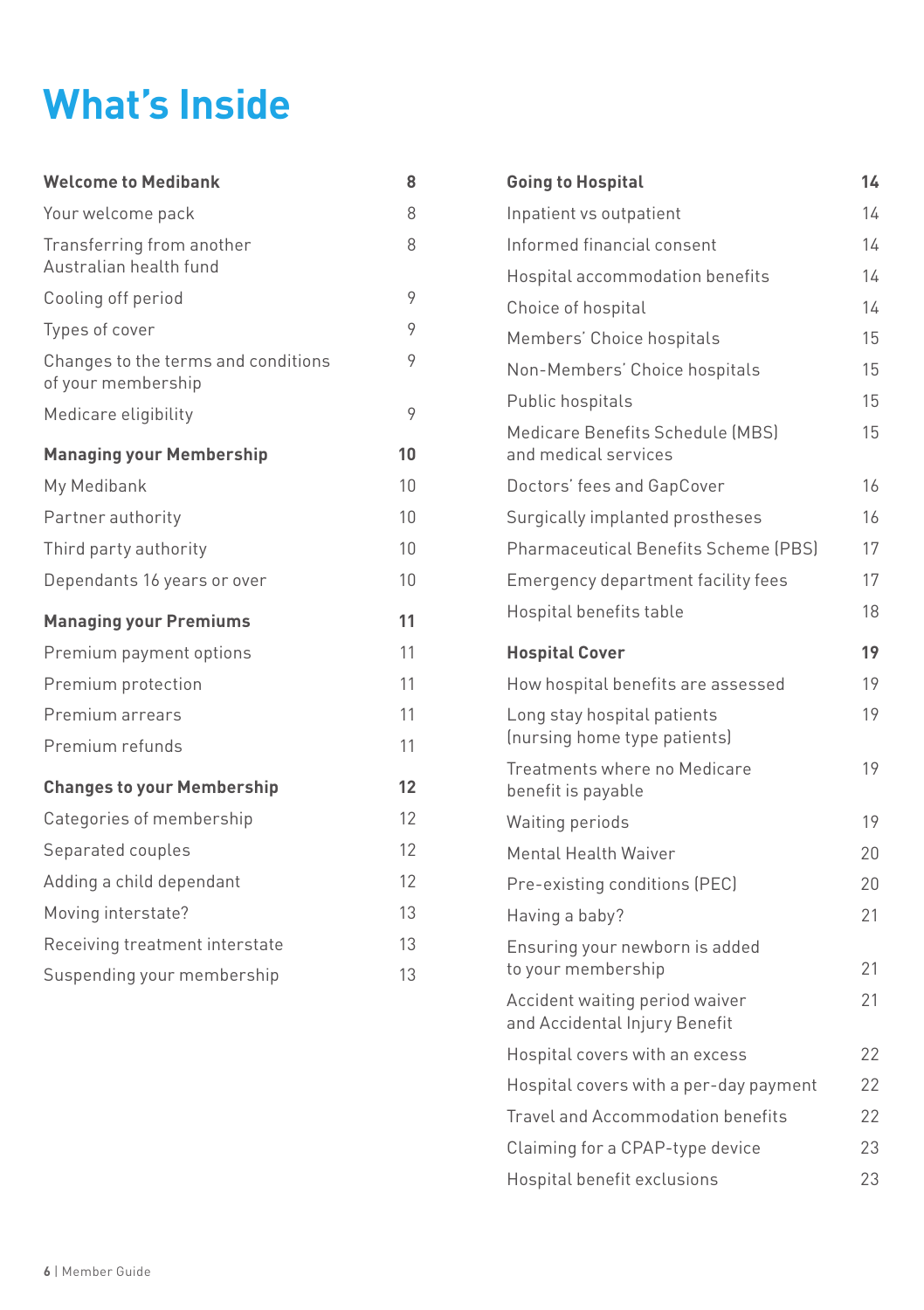### **What's Inside**

| <b>Extras Cover</b>                         | 25 |
|---------------------------------------------|----|
| How extras benefits are assessed            | 25 |
| Members' Choice extras providers            | 25 |
| Non-Members' Choice extras providers        | 25 |
| Waiting periods                             | 25 |
| Benefit replacement periods                 | 26 |
| Applicable limits                           | 26 |
| Consultations                               | 27 |
| Prescription pharmaceuticals<br>$-$ non-PBS | 27 |
| Appliances requiring referrals              | 27 |
| Health support benefits                     | 27 |
| Extras benefit exclusions                   | 29 |
| <b>Ambulance Services</b>                   | 30 |
| When are benefits payable?                  | 30 |
| When are benefits not payable?              | 30 |
| State Ambulance Schemes                     | 30 |
| NSW and ACT members with<br>Hospital cover  | 30 |
| Standalone Ambulance cover                  | 31 |
| <b>Making a Claim</b>                       | 32 |
| Hospital claims                             | 32 |
| Medical claims                              | 32 |
| Extras claims                               | 32 |
| Claims documentation                        | 32 |
| Time limit for submitting a claim           | 32 |

| <b>Government Initiatives</b>                               | 33 |
|-------------------------------------------------------------|----|
| Australian Government Rebate<br>on private health insurance | 33 |
| Medicare Levy Surcharge                                     | 33 |
| Discounts for 18-29 olds<br>(Young Adult Discount)          | 33 |
| Lifetime Health Cover (LHC) loading                         | 33 |
| Permitted days without Hospital cover                       | 34 |
| LHC loading exemptions                                      | 34 |
| <b>Other Important Information</b>                          | 35 |
| Members' Choice Network                                     | 35 |
| Recognised providers                                        | 35 |
| Disclaimer                                                  | 35 |
| Compensation and damages                                    | 35 |
| Medibank Privacy Statement                                  | 36 |
| Private Health Insurance<br>Code of Conduct                 | 36 |
| Private Patients' Hospital Charter                          | 36 |
| <b>Contact Us</b>                                           | 37 |
| Complaints                                                  | 37 |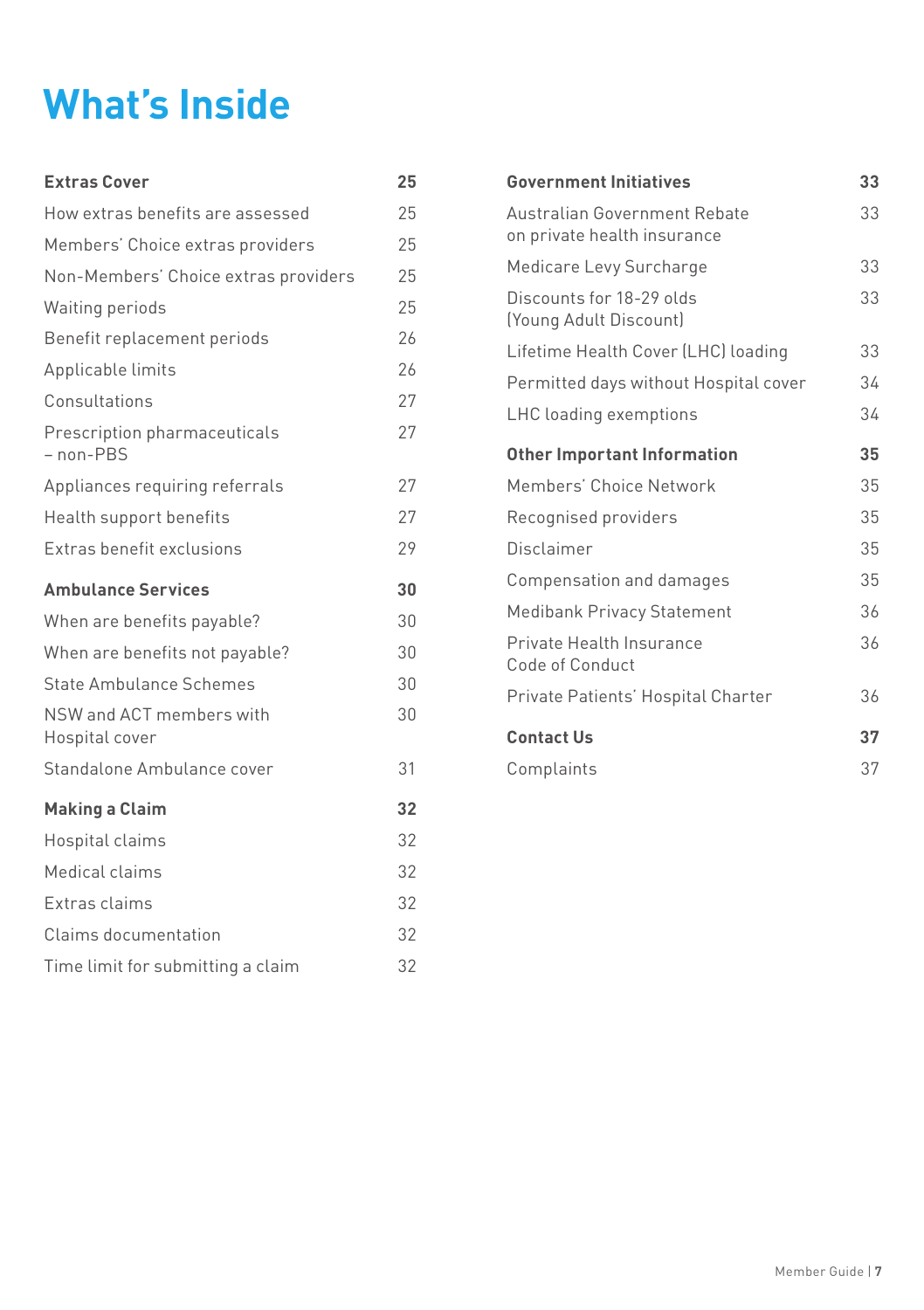### **Welcome to Medibank**

#### **Your welcome pack**

If you've just joined Medibank, you'll receive a welcome pack which includes:

- this Guide
- a Cover Summary, which is a summary of the services and treatments under your cover
- a Private Health Information Statement (PHIS), which provides general information and isn't intended to be a comprehensive description of your cover. We are required by law to give you a PHIS when you join, and then at least once every 12 months. It's important that you read the PHIS with your Cover Summary and this Guide to fully understand your cover.

You'll also receive a membership card, either with your welcome pack or shortly after. Use your membership card to make a claim or arrange admission to hospital. You should also keep it handy if you need to make an enquiry about your membership.

Make sure you keep your card safe and advise us immediately if it's lost or stolen. Medibank won't accept liability for any loss to you resulting from the misuse of a lost or stolen membership card.

#### **Transferring from another Australian health fund**

Provided that you join Medibank within two months of leaving your previous private health insurance fund, you generally won't need to re-serve any waiting periods you have already served. This means you'll generally only need to serve waiting periods for any treatments or items:

- that were not included under your previous cover
- that have an increased benefit (e.g. upgrading from a Restricted to an Included hospital service or increasing an annual limit on an Extras cover). If you've served the waiting periods for the lower benefits on your previous equivalent cover, benefits will be paid at that level until you've served your new waiting periods
- for which you have not fully served the waiting period.

Where you join Medibank with a break in cover of more than two months, you'll be treated as a new member and all waiting periods relevant to your cover will apply.

When you transfer to Medibank, we'll use our nearest equivalent cover (to the cover you held with your previous fund) to determine benefit entitlements. It's important to be aware that:

- extras benefits paid by your previous fund/s will be counted towards:
	- annual limits in your first calendar year of Medibank membership
	- lifetime limits
	- benefit replacement periods (refer to page 26).
- any loyalty bonus or other similar entitlements (e.g. increased annual limits on Extras cover for orthodontics) built up with your previous fund/s won't apply to your Medibank cover.
- if you choose a Medibank Hospital cover with a lower excess, the excess of the equivalent cover will apply until you have served the relevant waiting period.
- any excess or per-day payment paid to your previous fund won't be deducted from any excess or per-day payment payable under your Medibank Hospital cover (where applicable).

We need a Transfer Certificate from your previous fund to confirm your level of cover, waiting periods served and benefits paid. We'll request a Transfer Certificate on your behalf if you've given us permission to do so. Without the Transfer Certificate, we cannot verify whether anyone listed on your membership is required to have Lifetime Health Cover loading applied to their policy. As a result, if we do not receive a Transfer Certificate from your previous insurer, we'll calculate and apply the loading to all members over 31 from their cover start date with Medibank, and your premium may change. If you leave Medibank without us receiving a Transfer Certificate, we'll issue any Transfer Certificate to you/your new insurer on this same basis.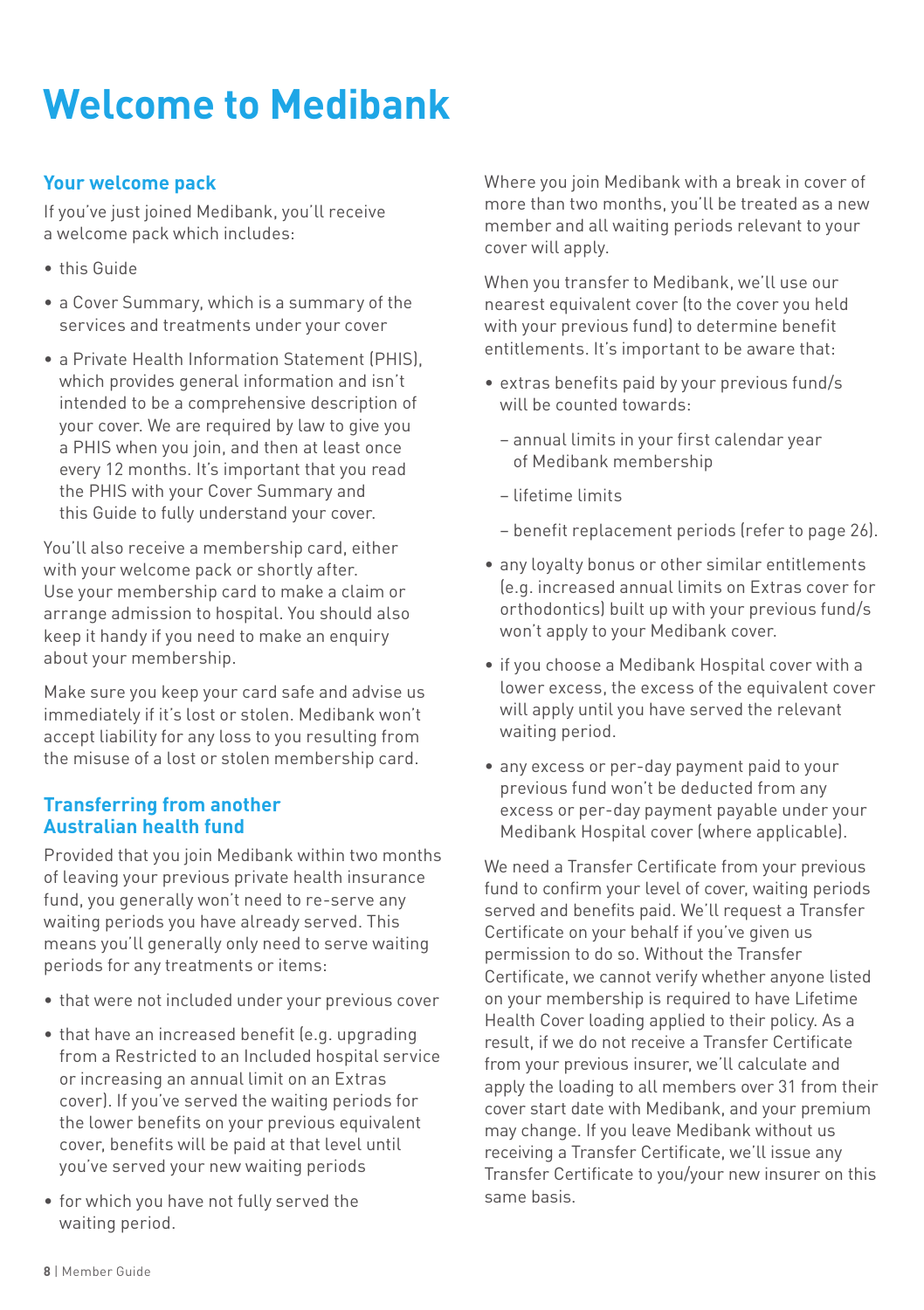#### **Cooling off period**

We give you 30 days from the date your new or changed cover commences to review your cover and make sure you're happy with it. If you change your mind during that period, and no claims have been made, we'll either transfer you to a more appropriate cover from the original commencement date or cancel it altogether and refund your premiums.

During the cooling off period, you cannot generally return to a cover that Medibank has closed.

#### **Types of cover**

Medibank offers a range of health insurance covers. A person may be a member of:

- a Hospital cover, Extras cover or both; or
- a packaged cover which is made up of both Hospital and Extras.

Some Hospital covers must be taken with an Extras cover and some Extras covers must be taken with a Hospital cover.

#### **Changes to the terms and conditions of your membership**

All members of Medibank are subject to our Fund Rules, which set out the terms and conditions of cover, as well as the services we pay benefits for. We may change the Fund Rules from time to time. If any changes to our Fund Rules will have a detrimental effect on a member's entitlement to benefits under their cover, we'll provide the Policy holder with reasonable notice in writing before the changes are due to take effect.

Any changes will apply regardless of whether premiums have been paid in advance and may include:

- Closing a cover. If we close a cover that you're on:
	- we may permit you to stay on the cover, but not make any changes to your membership (e.g. adding or removing a member or component of cover). If you want to make a change to your membership, you'll need to select a new cover; or
	- we may not permit you to stay on this cover and will move you to a cover as similar as possible.
- Removing a service or item from a cover.
- Reducing or removing a benefit or benefits under a cover.

If we make a change and you choose to continue your membership (under the new or changed cover) you'll be bound by its terms and conditions. If you do not wish to continue under the new or changed cover you have the option of transferring to a different cover or cancelling your membership.

#### **Medicare eligibility**

Your Medicare Card indicates your eligibility for Medicare. Holding a reciprocal (yellow) Medicare card, or no Medicare card at all, will affect the benefits you're entitled to receive under Hospital cover. As a result, you could be left with very large out-of-pocket expenses if you receive hospital treatment.

If you, or any member on the membership, have limited or no access to Medicare, you should call us to discuss whether the cover you've chosen is the most suitable. Medibank offers a range of non-resident covers that may be better suited to your needs.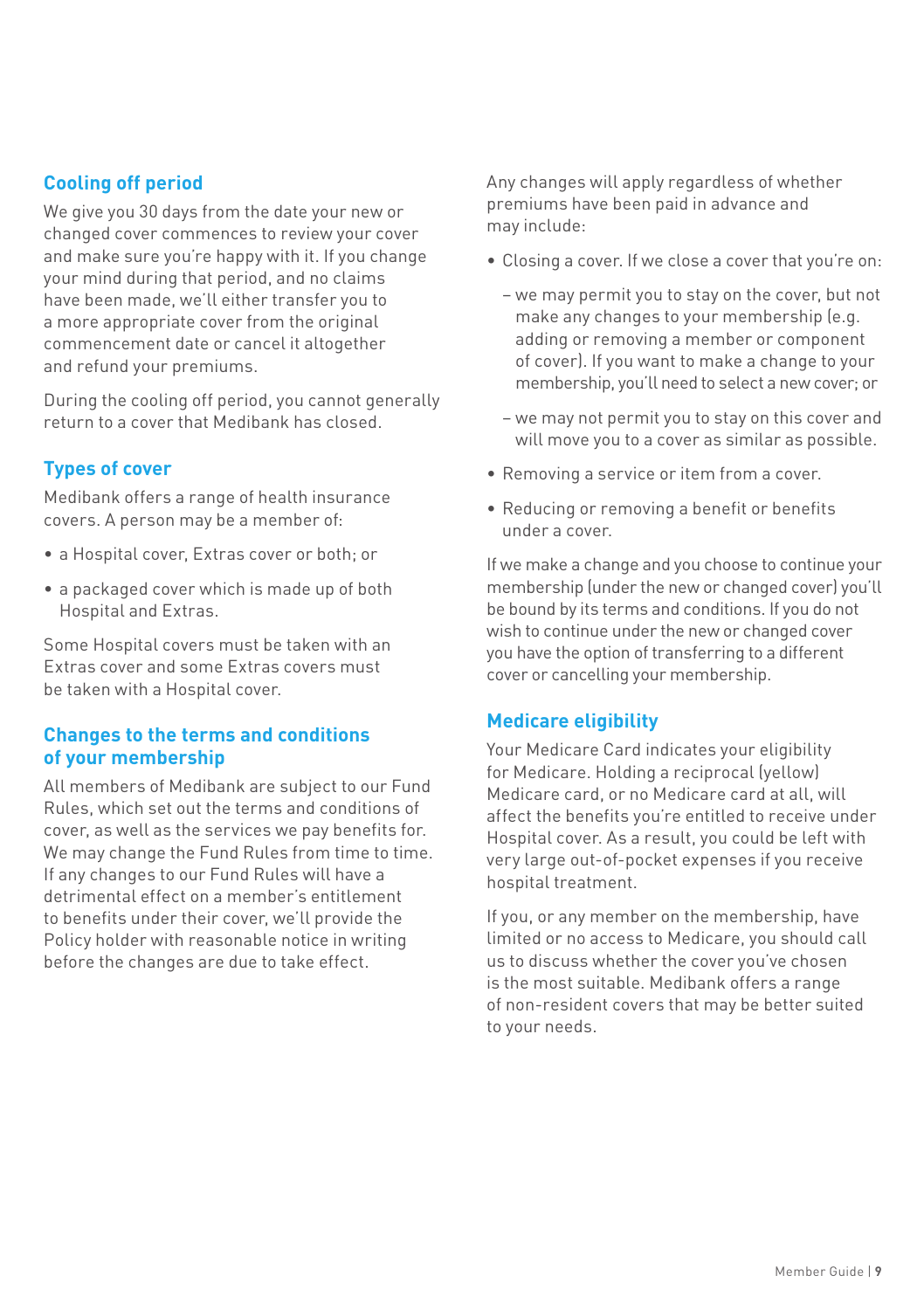### **Managing your Membership**

#### **My Medibank**

My Medibank is a convenient way of managing your membership online. You can sign up at **medibank.com.au**. Once you have signed up you'll be able to:

- View membership details
- Update contact details
- Make Extras claims and check your annual limits
- Manage premium payments
- Register bank account details to receive benefits for extras claims by EFT
- Order a replacement membership card

All Medibank members aged 16 years and over can use My Medibank; however, access to some functions may be limited to the Policy holder.

#### **Partner authority**

If the Policy holder adds their partner they'll be given authority to manage most aspects of the membership, unless the Policy holder tells us otherwise. This means Medibank may disclose membership details to both the Policy holder and their partner.

Partner authority includes:

- Making claims
- Adding or removing dependants
- Changing cover
- Suspending and reactivating the membership
- Changing contact and bank account details
- Changing payment methods
- Requesting and receiving premium refunds

Only the Policy holder can remove themselves or cancel the membership entirely.

### **Third party authority**

Medibank provides two levels of authority, where you can nominate a third party to deal with Medibank on your behalf:

- Authorised Person: If you are the Policy holder, you can nominate a third party to manage the membership on your behalf. Once appointed, an Authorised Person can do everything the Policy holder can do, including closing the membership.
- Claims Consent: Claims Consent provides a third party with access to your sensitive information (such as claiming information) and contact details. Claims Consent must be provided by you, someone cannot do this on your behalf. Once appointed, someone with Claims Consent can view and request details of your claims – including services claimed, the date, the provider and cost of each service, as well as enquire about upcoming claims. A person with Claims Consent can also access and change your phone number and email address.

There are three ways a member can nominate someone as their authorised third party:

- Verbally over the phone;
- By completing a Medibank Authority form – the form can be downloaded at **medibank.com.au**; or
- By giving Medibank a valid Power of Attorney.

A third party can be nominated for a specific timeframe or for the duration of the membership.

#### **Dependants 16 years or over**

If a dependant is over 16 years old, or when a dependant turns 16 years old, they must provide their consent to us sharing with you their personal information, including any claims information.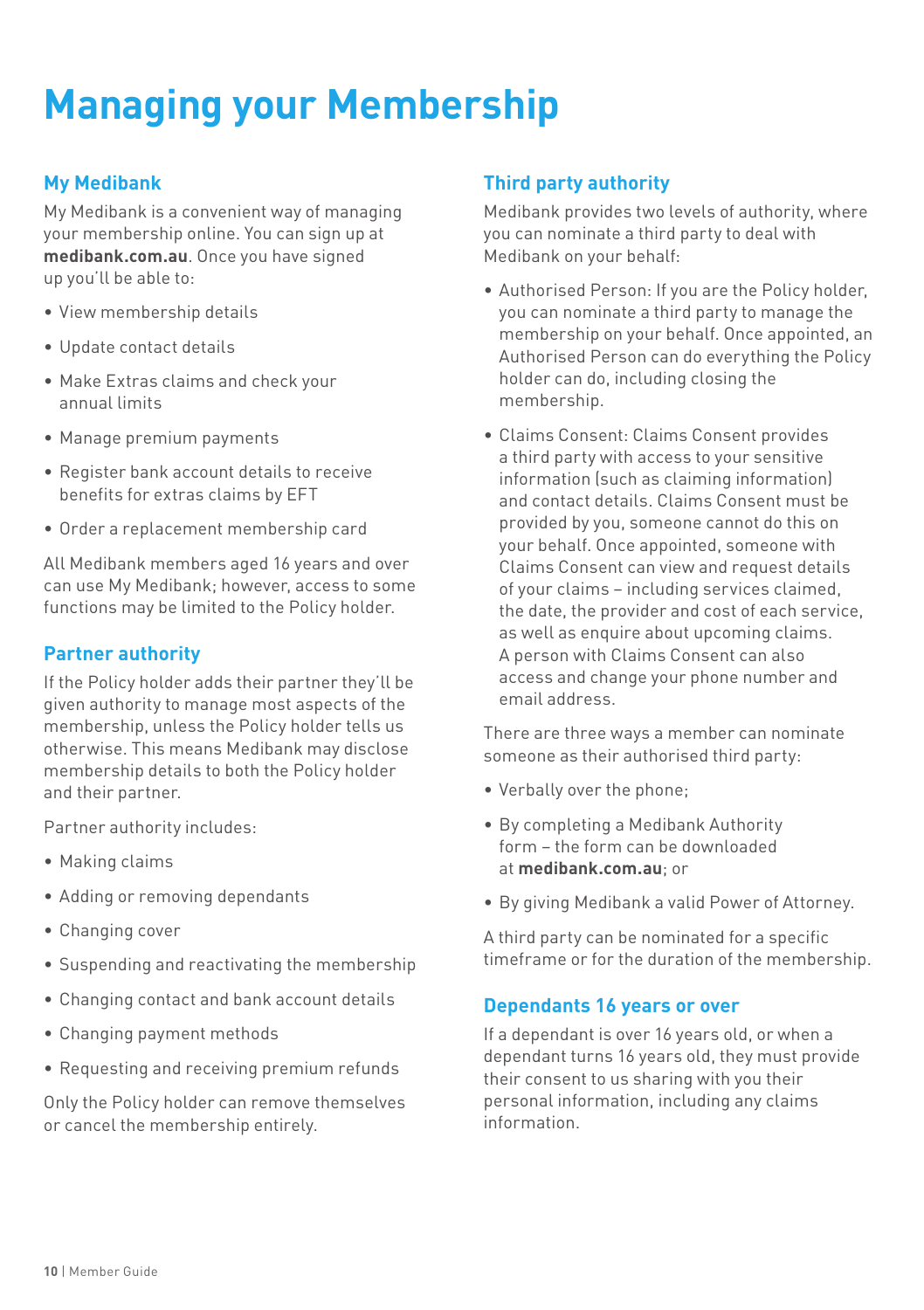### **Managing your Premiums**

Generally you cannot pay more than 12 months in advance for any cover. However, if you join standalone Ambulance Cover you'll need to pay either six or 12 months in advance.

#### **Premium payment options**

We offer a range of options for premium payments, including:

- Financial institution direct debit
- Credit card direct debit
- Manually through direct payment. If you pay using this method, we'll send you a Medibank bill which has instructions on all the ways you can make a payment.

#### **Premium protection**

Premiums can change from time to time subject to approval by the Minister for Health. Where this occurs we'll write to the Policy holder to let them know what the new premium will be.

If you've paid your premiums in advance, the new premium won't apply until your next payment is due. This is known as premium protection. For example, if your premium increases on 1 April and you have paid your current premiums until 1 August, the new premium will apply from 2 August.

However, if you make one of the following changes your premium protection will be lost and the new premium will apply from the date of the change:

- Change your level of cover
- Change your membership category or state of membership
- Add or remove a component of your cover (e.g. Hospital or Extras)
- Reactivate your membership after a period of suspension.

Where you have paid in advance, the date you have paid up to will be adjusted accordingly.

**Premium protection doesn't protect you against any other changes made to the terms and conditions of your membership.**

#### **Premium arrears**

A membership is in arrears whenever the premiums aren't paid up to date. You won't receive any benefits for services provided or items purchased while your membership is in arrears.

If your premiums remain in arrears for more than two consecutive months, your membership will be closed and you'll no longer be eligible to receive any benefits from us.

**It's your responsibility to ensure that your premium payments are up to date.** 

#### **Premium refunds**

If you cancel your membership, you can apply for a refund of premiums paid in advance. Your refund will generally be calculated from the date of application. Where the request is made within a reasonable time-frame after the membership has been cancelled, the refund will be paid into the account the funds were deducted from or issued via cheque. Medibank does not issue refunds to international bank accounts. An administration fee may apply.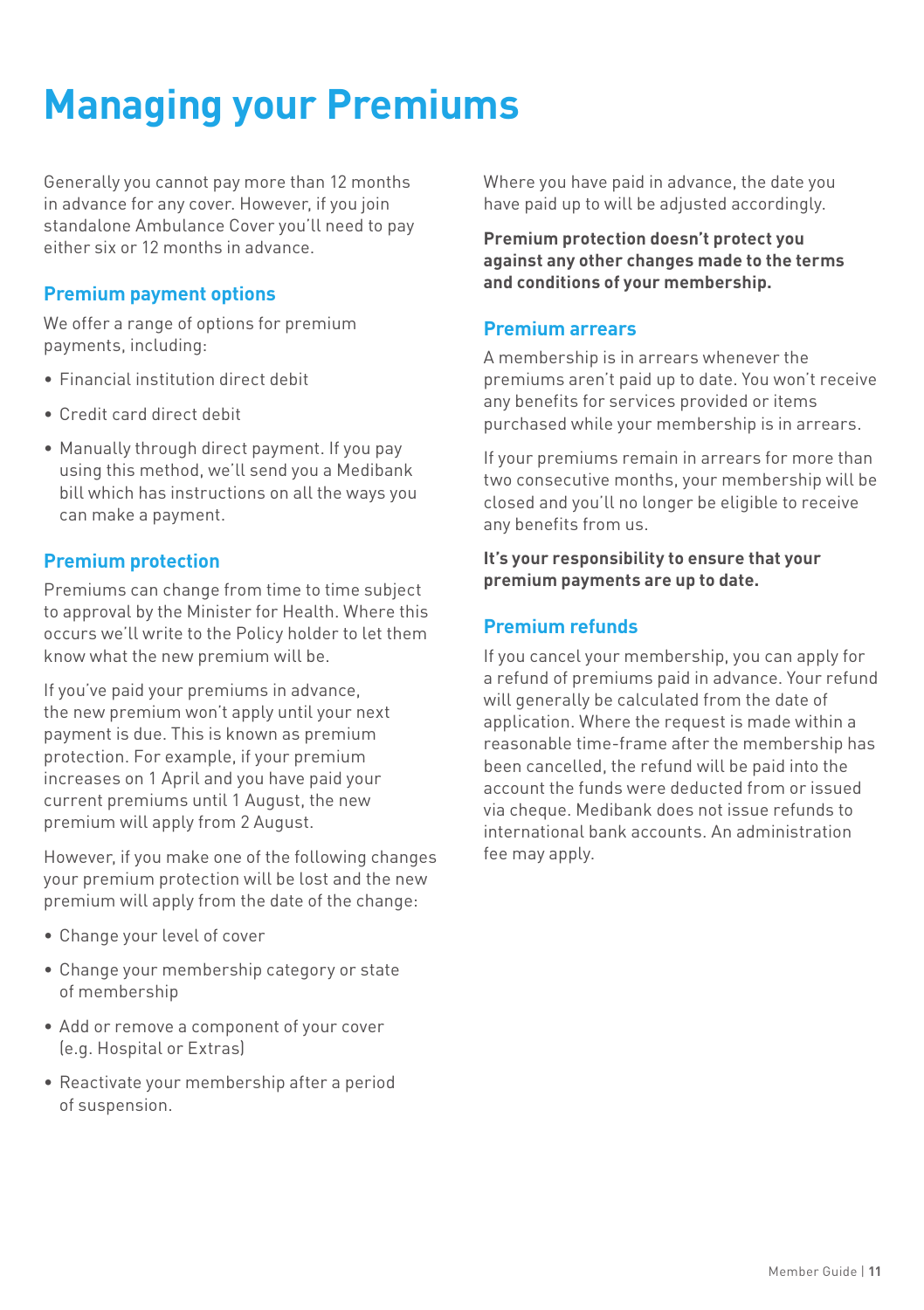### **Changing your Membership**

As your circumstances change you may need to add or remove members on your cover. The following people can be on a Medibank membership:

**Policy holder** – this is the person who is responsible for the membership. Unless approved by us, the Policy holder must be 16 years of age or older.

**Partner** – a person who lives with the Policy holder in a marital or de facto relationship.

**Child dependant** – a child of the Policy holder or their partner who isn't married or living in a de facto relationship and is under the age of 21.

**Student dependant** – a child of the Policy holder or their partner who isn't married or living in a de facto relationship, has reached the age of 21 but is under 25 and is undertaking full-time education at an approved educational institution.

**Adult dependant** – a child of the Policy holder or their Partner who isn't married or living in a de facto relationship, has reached the age of 21 but is under 25 and isn't undertaking full-time education.

If the status of anyone on the membership changes, for example, a student dependant ceases to be a student or defers their study, you must notify us immediately as it may mean they're no longer eligible to remain on the membership.

#### **Categories of membership**

Adding or removing a member may mean the category of your membership needs to change. This type of change can also affect the premiums you'll need to pay.

We offer the following membership categories:

**Single membership** – covers the Policy holder.

**Couple membership** – covers the Policy holder and their partner.

**Single parent family membership** – covers the Policy holder and any of their child dependants and/or student dependants.

**Family membership** – covers the Policy holder, their partner and any of their child dependants and/or student dependants.

We also provide an option for families with adult dependants, where, for an additional cost, some covers can be extended to also include an adult dependant/s.

Not all membership categories are available for all covers. Contact us to find out more.

#### **Separated couples**

If you have a couple or family membership and you and your partner separate, your partner must be removed from your policy and they'll need to take out a separate policy to comply with our Fund Rules, and to prevent privacy breaches.

#### **Adding a child dependant**

To cover your child dependant from their date of birth or inclusion in your family unit (e.g. through marriage, adoption or fostering) you'll need to have commenced your Medibank membership no later than that date and add them within the timeframes below.

- For a single membership **two months**. This change must be backdated to the child's date of birth/inclusion in the family unit and means you'll need to change to a family or single parent family cover and pay higher premiums from this date. Where a child is added outside two months, they'll have to serve all waiting periods applicable to the cover.
- For a couple or family membership **12 months**. This change can be backdated to the child's date of birth/inclusion in the family unit, or commence from the date of application or any future date you choose. Where a child is added outside 12 months, their cover will commence from the date of application or any future date you choose.

Where a child is added within the above timeframes and the Medibank membership commenced no later than the child's date of birth they'll only have to serve the waiting periods that haven't been served by the Policy holder.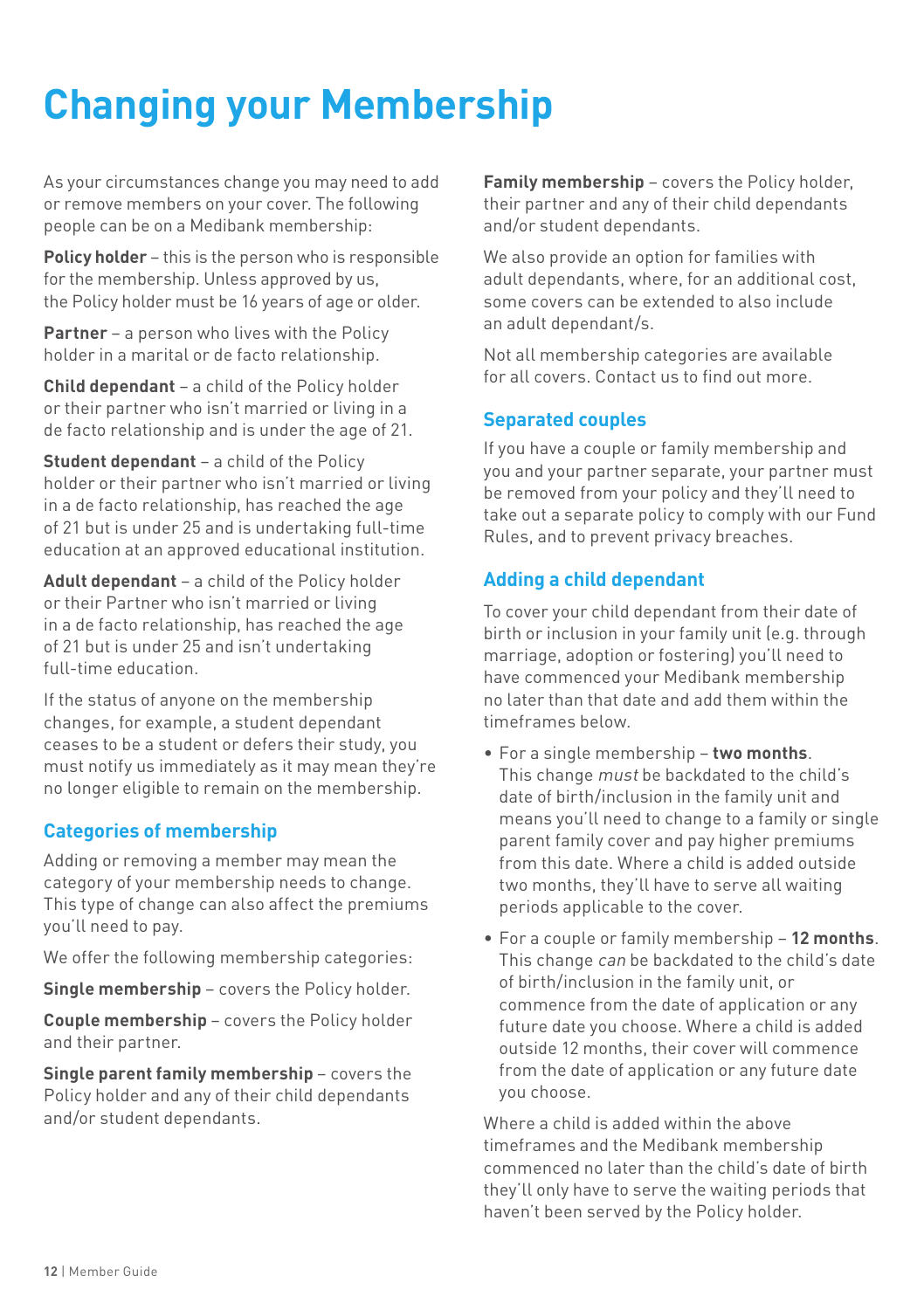#### **Moving interstate?**

Premiums and some benefits vary from state to state. When moving interstate, you need to advise us of your new address within two months so we can adjust your premiums and ensure you receive the benefits applicable to your state.

#### **Receiving treatment interstate**

If you receive treatment interstate, Medibank will pay benefits in accordance with our provider agreements in that state (our agreement providers are referred to as Members' Choice providers, see pages 15 and 25 for more details).

Where you receive treatment by a Non-Members' Choice provider, benefits are payable as follows:

- For hospital treatment, benefits are payable at the level applicable to the state in which treatment is provided.
- For extras treatment, benefits are payable at the level of benefits applicable to your state of membership, regardless of the state in which the service was provided.

#### **Suspending your membership**

Members can apply to suspend their membership if they are travelling overseas, receiving some types of Centrelink assistance, are experiencing temporary financial hardship or have been imprisoned.

If you're considering suspending your membership you should note:

- Benefits are not payable for treatment received, services provided or items purchased during a period of suspension.
- You may be subject to the Medicare Levy Surcharge for the period you're suspended (refer page 33).
- Any period of suspension won't count towards waiting periods or benefit replacement periods.
- Any period of suspension can affect your entitlement to an increase in annual benefit

limits for extras items and services.

- Members with both Hospital and Extras cover cannot suspend one without the other.
- Standalone Ambulance cover cannot be suspended.
- The maximum suspension periods are three months for temporary financial hardship, two years for eligible Centrelink benefits and four years for overseas travel and imprisonment.
- The minimum period between reactivation and suspension for the same reason is six months for overseas travel and 12 months for temporary financial hardship, eligible Centrelink benefits and imprisonment.
- The minimum period between reactivation from an eligible Centrelink benefits suspension and a temporary financial hardship suspension is three months.

If you're considering suspending your membership for overseas travel, you should also note:

- Premiums must be paid two weeks in advance of your suspension date.
- The suspension application must be made prior to your departure date.
- The minimum period for overseas travel suspension is two months. This means you must be absent from Australia for at least two months to be eligible to suspend your membership on this basis.

From time to time, Medibank may close covers. If your cover is closed while your membership is suspended, you may be transferred to a similar cover. The premium applicable to the new cover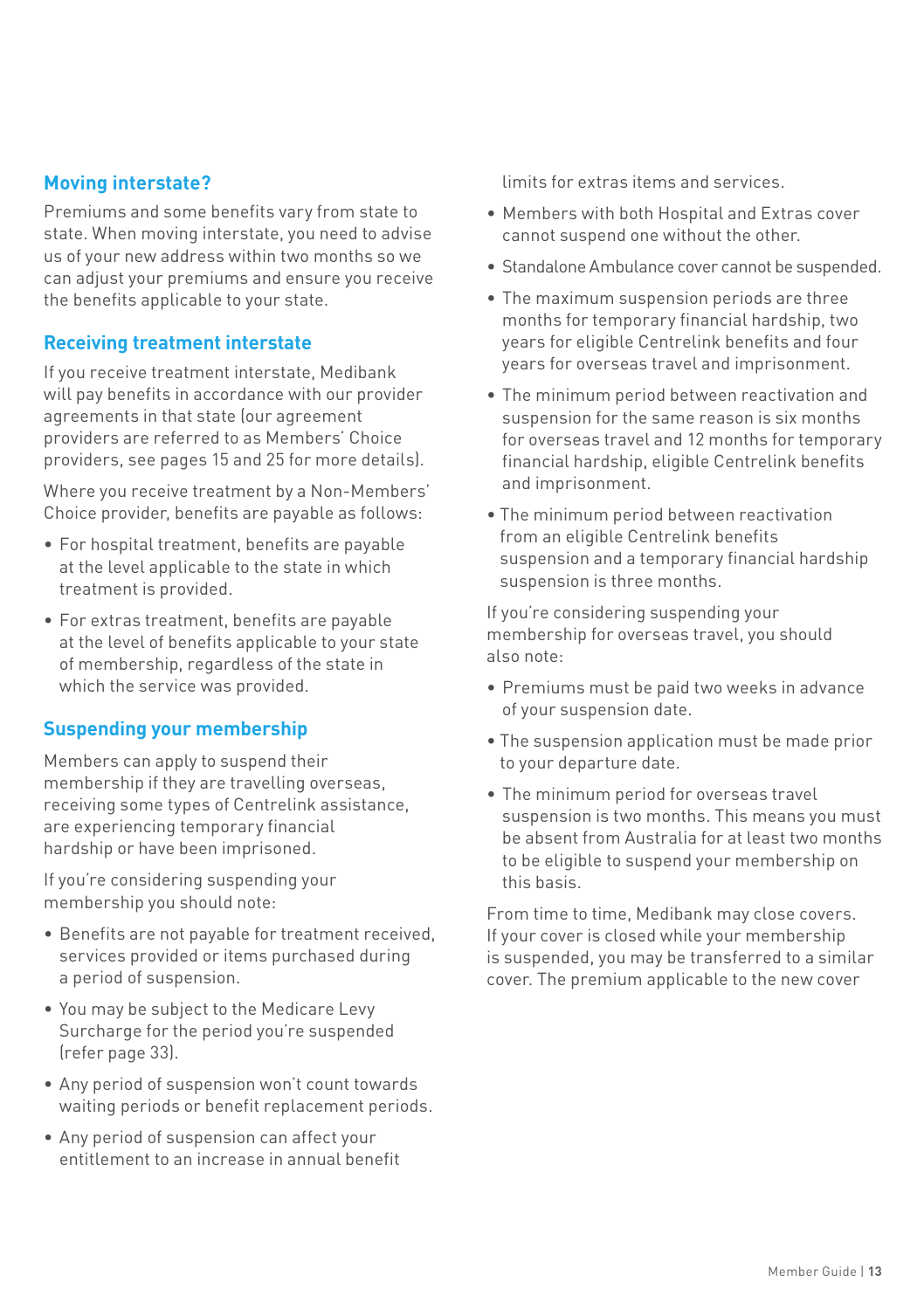### **Going to Hospital**

It's important to be aware that Hospital cover may not pay all of the costs associated with hospital treatment. You may still incur out-ofpocket expenses above the benefits we pay.

**To help understand your potential out-of-pocket expenses, you should contact us prior to any hospital admission. You should also speak to your doctors and hospital to confirm any out-of-pocket expenses you may incur.**

#### **Inpatient vs outpatient**

Hospital cover provides benefits when a member is treated as a private inpatient. An inpatient is someone who is admitted to hospital to receive medical care or treatment. Services that are provided where a member isn't admitted to hospital are called outpatient services. Outpatient services also include things such as visits to an emergency department, a general practitioner (GP) or a specialist.

Under government legislation, Medibank isn't allowed to pay benefits for outpatient services. A rebate may be claimable from Medicare for outpatient services.

#### **Informed financial consent**

Before going to hospital it's important to ask your doctor/s and the hospital about any potential out-of-pocket expenses you might incur. This information should be provided in writing before your treatment or hospital admission and is known as informed financial consent.

If you're admitted in an emergency, there may not be time for the hospital or doctor/s to seek your informed financial consent. Information about your out-of-pocket expenses should be provided by the hospital or doctor/s as soon as possible after you receive treatment.

#### **Hospital accommodation benefits**

The benefits we pay for hospital accommodation will depend on whether the hospital admission is for an Included, Restricted or Excluded service (refer to your Cover Summary), and the type of hospital you're admitted to.

- Included services we pay benefits towards same-day and overnight hospital accommodation and intensive care; however, out-of-pocket expenses may still apply.
- Restricted services we pay the minimum benefits for hospital accommodation set by the Australian government (also known as default benefits) towards same-day and overnight hospital accommodation and intensive care. The benefits we pay won't be enough to cover all hospital costs. This means you could incur substantial out-of-pocket expenses. For Restricted services in a public hospital we'll pay minimum shared room benefits.
- Excluded services no benefits are payable.

Hospital accommodation benefits do not include other things such as TV hire, newspapers, parking and take-home items, e.g. crutches. Medibank won't pay benefits for these (or similar) items and services. The hospital should discuss any charges with you.

#### **Choice of hospital**

Hospital cover allows you to choose whether you're treated as a private patient at either a private or public hospital. While we pay benefits regardless of where you're treated (if the treatment is Included or Restricted under your cover) the benefits we pay and the out-of-pocket expenses you may incur for your hospital stay can vary depending on the hospital you choose.

When making a decision about which hospital you'll be treated at, you should be aware that not all doctors have admitting rights to all hospitals and this may affect where your doctor can treat you. Your doctor will be able to tell you at which hospitals they have admitting rights.

Regardless of whether you're treated at a Members' Choice, non-Members' Choice or public hospital, the hospital should seek your informed financial consent about any out-of-pocket expenses you'll need to pay. It's also important to be aware that if you have a Hospital cover with an excess or per-day payment, it will apply regardless of the type of hospital you choose (refer to page 22 for more information about how an excess and/or per-day payment will apply).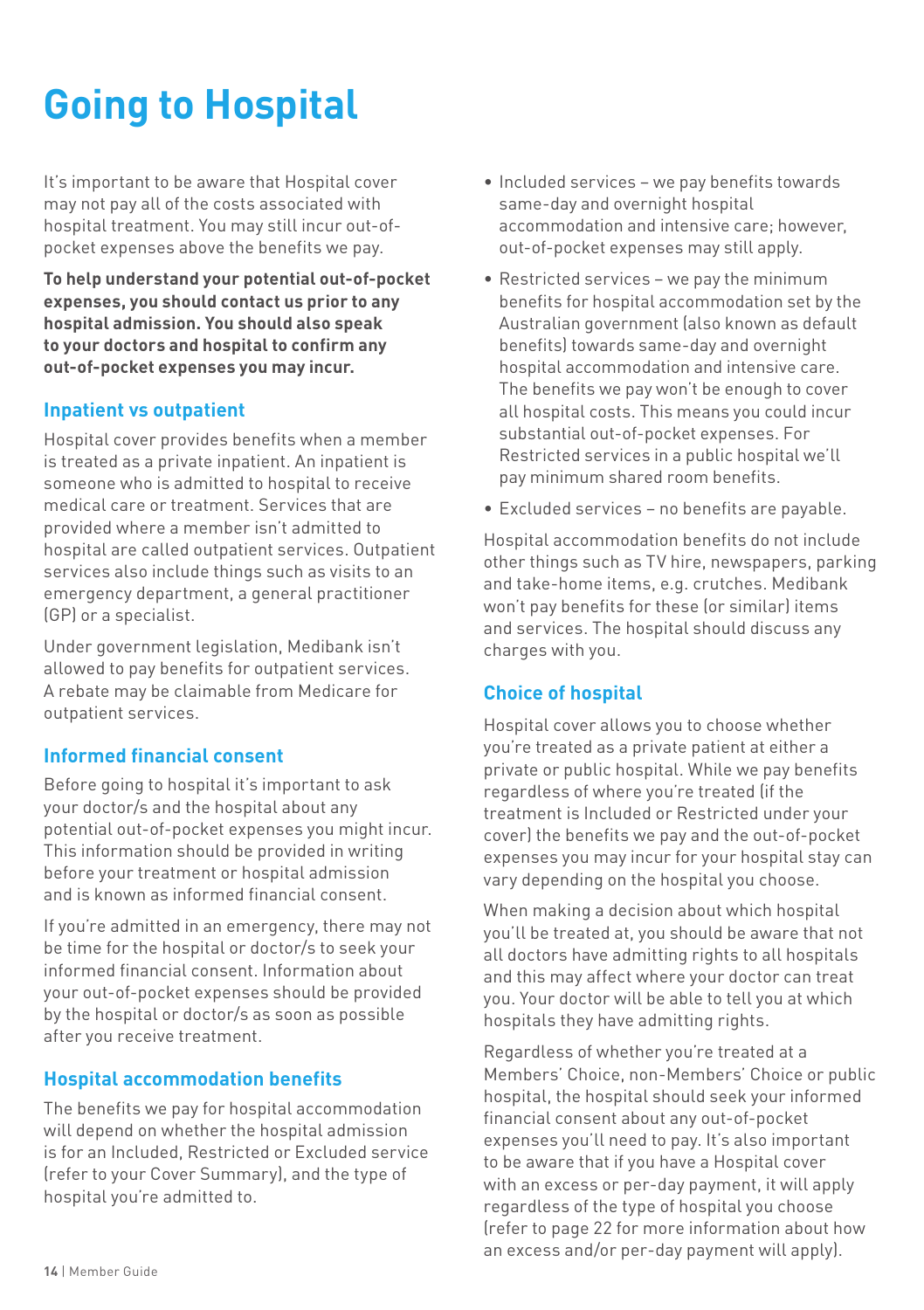#### **Members' Choice hospitals**

Medibank has agreements with most private hospitals and day surgeries in Australia. We refer to our agreement hospitals as Members' Choice hospitals. For an Included service in a Members' Choice hospital, we'll pay an agreed rate for your treatment, which includes the cost of a private room (where available) or shared room and any theatre or procedure room costs. Generally this means any out-of-pocket expenses you incur for accommodation charges will be limited to any excess and/or per-day payment applicable to your cover.

By visiting a Members' Choice hospital you'll generally get better value for money compared to a non-Members' Choice hospital, as long as the service you receive is included in our agreement with the hospital and isn't Excluded or Restricted under your cover.

Our agreements with Members' Choice hospitals are subject to change. You should confirm prior to receiving treatment whether your hospital provider is part of our Members' Choice network as this may affect your out-of-pocket expenses.

To find a Members' Choice provider, visit **medibank.com.au**

#### **Non-Members' Choice hospitals**

Non-Members' Choice hospitals are private hospitals and day surgeries Medibank doesn't have agreements with. The benefits we pay towards accommodation in these hospitals are generally lower than those in a Members' Choice hospital and you may incur significant out-of-pocket expenses (in addition to any applicable excess and/or per-day payment).

#### **Public hospitals**

All eligible Australian residents are entitled to be treated as a public patient in a public hospital. If you elect to be treated as a private patient in a public hospital we'll pay benefits towards the cost of overnight and same-day accommodation in a shared room. If you have a private room in a public hospital, we may pay an additional amount towards this, but the hospital may still charge you an out-of-pocket expense.

You'll be required to pay any difference between the benefit we pay and the amount the hospital charges (in addition to any applicable excess and/or per-day payment).

#### **Medicare Benefits Schedule (MBS) and medical services**

The Medicare Benefits Schedule (MBS) lists all of the medical services subsidised by the Australian government through Medicare. These medical services include:

- doctors' services, e.g. GPs and specialists
- diagnostic services, e.g. blood tests, x-rays and ultrasounds provided by pathologists and radiologists.

Each service listed in the schedule has an item number and a corresponding fee that's been set by the government. Medibank pays benefits towards in-hospital medical services based on the Medicare Benefits Schedule (MBS). If a service is listed in the MBS and Included or Restricted under your cover, Medicare will pay 75% and we'll pay 25% of the MBS fee. This means where the provider charges you no more than the MBS fee, you won't have an out-of-pocket expense for those inpatient medical services.

Doctors and providers are not restricted to charging the MBS fee and may choose to charge more for a particular service. Where this occurs you'll have an out-of-pocket expense unless:

- your doctor participates in Medibank's GapCover (see page 16); and
- the service provided is eligible for GapCover.

Items on the MBS are subject to change from time to time. These changes may include:

- the removal of items (with or without replacement),
- the addition of new items,
- the addition or modification of conditions associated with such items (including in relation to circumstances in which benefits might be payable), or
- changes to the corresponding MBS fee.

The MBS is available at **mbsonline.gov.au**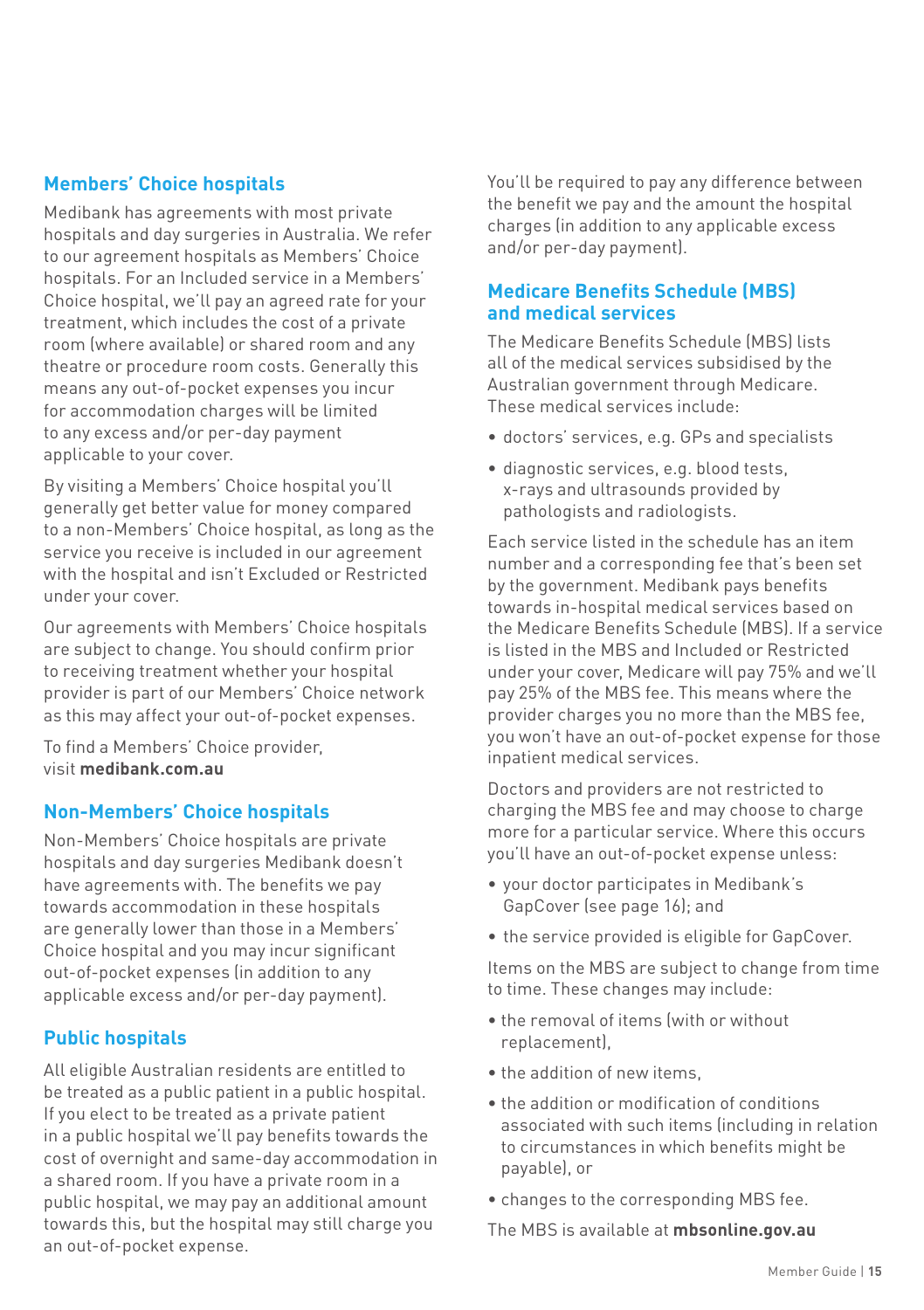#### **Doctors' fees and GapCover**

Where your doctor/s elects to charge more than the MBS fee, you'll be left with an out-of-pocket expense you'll need to pay. This is commonly referred to as the 'gap'. To help you reduce or eliminate the gap, GapCover is available on all Medibank Hospital covers in relation to eligible services (excluding Public Hospital covers).

If your doctor/s chooses to participate in our GapCover for the claim forming part of your treatment, we pay an amount higher than 25% of the MBS fee. Where they participate, there are two possible scenarios:

#### **Scenario 1 'No Gap'**

Your doctor participates in GapCover and charges you no out-of-pocket expense for the claim forming part of your inpatient treatment.

#### OR

#### **Scenario 2 'Known Gap'**

Your doctor participates in GapCover and charges you a limited out-of-pocket expense of no more than \$500 for the claim forming part of your inpatient treatment.

If your doctor/s chooses not to participate in Medibank's GapCover, the amount we pay will be limited to 25% of the MBS fee. This means that where the doctor elects to charge more than the MBS fee you'll need to pay the gap yourself, which could result in large out-of-pocket expenses.

It's important to be aware that:

- It's entirely up to your doctor whether they'll participate in GapCover.
- Doctors can decide to participate in GapCover on a per claim, per treatment, and per patient basis.
- If you're being treated by more than one doctor (e.g. surgeon and anaesthetist), participation is at each individual doctor's discretion.
- GapCover doesn't eliminate amounts that you have agreed to pay under the terms of your policy, e.g. excess and/or per-day payment.
- GapCover doesn't apply to diagnostic services (e.g. blood tests, x-rays and ultrasounds). This means where you're charged more than the MBS fee for in-hospital diagnostic services, you'll have an out-of-pocket expense for the difference between the charge and the MBS fee.
- GapCover doesn't apply to any doctors' charges for outpatient medical services.

You should always confirm upfront with your doctor/s prior to each claim forming part of your treatment whether they'll participate in Medibank's GapCover.

Contact us to find out more about GapCover.

#### **Surgically implanted prostheses**

If you need to be hospitalised for a procedure requiring a surgically implanted prosthesis (e.g. a pacemaker or cardiac stent), we'll pay the minimum benefit set out in the government's Prostheses List. The Prostheses List includes thousands of items together with a minimum benefit and, in some cases, a maximum benefit that can be charged for each item.

You'll have an out-of-pocket expense where (in consultation with your doctor) you choose a prosthesis that:

- is included in the Prostheses List but costs more than the minimum benefit. In that case you'll have to pay the difference between the minimum benefit we'll pay and the cost of the item; or
- isn't included in the Prostheses List at all. In that case, we won't pay any benefits and you'll be responsible for the full cost of the item.

Your doctor should discuss your prosthesis options with you and seek your informed financial consent regarding additional costs you may have to pay.

Benefits are not payable for any prosthesis associated with an Excluded service under your cover.

The Prostheses List is available at **health.gov.au**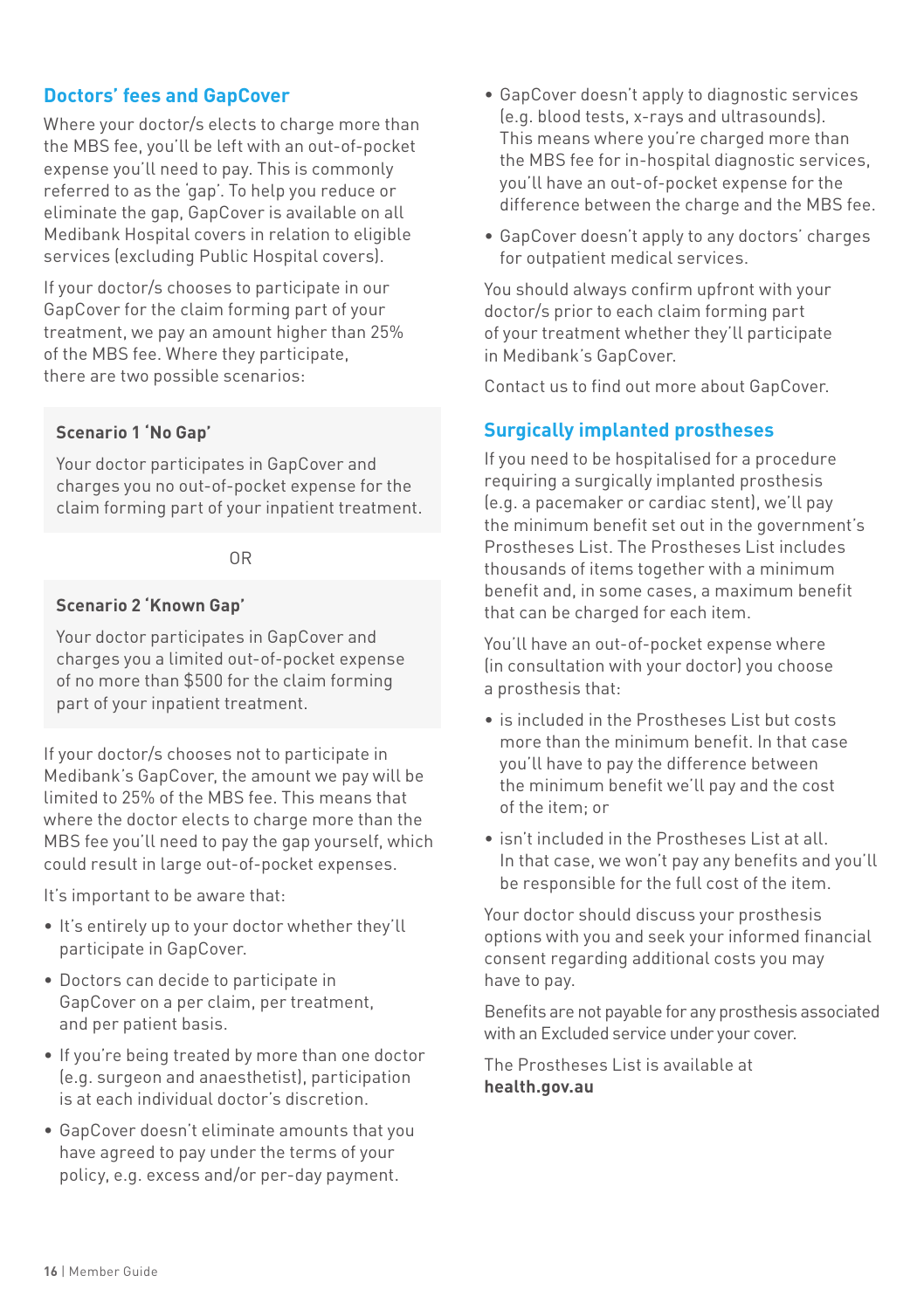#### **Pharmaceutical Benefits Scheme (PBS)**

The Pharmaceutical Benefits Scheme (PBS) is funded by the government and makes subsidised prescription medicines available to Australian residents. Residents eligible for the PBS contribute to the cost of subsidised medicines by paying a co-payment (set by the government) for each item.

Government legislation prevents health insurers from paying benefits for medications covered by the PBS unless provided under an agreement with the hospital.

This means Medibank will only pay benefits towards PBS medications where:

- you're admitted to a Members' Choice hospital for an Included service (refer to your Cover Summary)
- the pharmaceutical is directly related to the treatment of the condition for which you're admitted; and
- the pharmaceutical isn't prescribed for cosmetic purposes.

No benefits are payable for PBS pharmaceuticals that do not meet the above requirements, including pharmaceuticals provided on discharge from hospital and pharmaceuticals provided at a non-Members' Choice hospital.

Under Hospital cover, benefits are not payable for non-PBS pharmaceuticals (although benefits may be payable under Extras cover).

Further details about the PBS are available at **pbs.gov.au**

#### **Emergency department facility fees**

Some private and public hospitals charge an Emergency Department facility fee to outpatients. Unless benefits are specifically provided under your cover (refer to your Cover Summary), Medibank won't pay towards those fees. Additionally, if you're treated in an Emergency Department and you're not admitted to hospital, you'll be an outpatient and we won't pay any benefits for treatment you receive.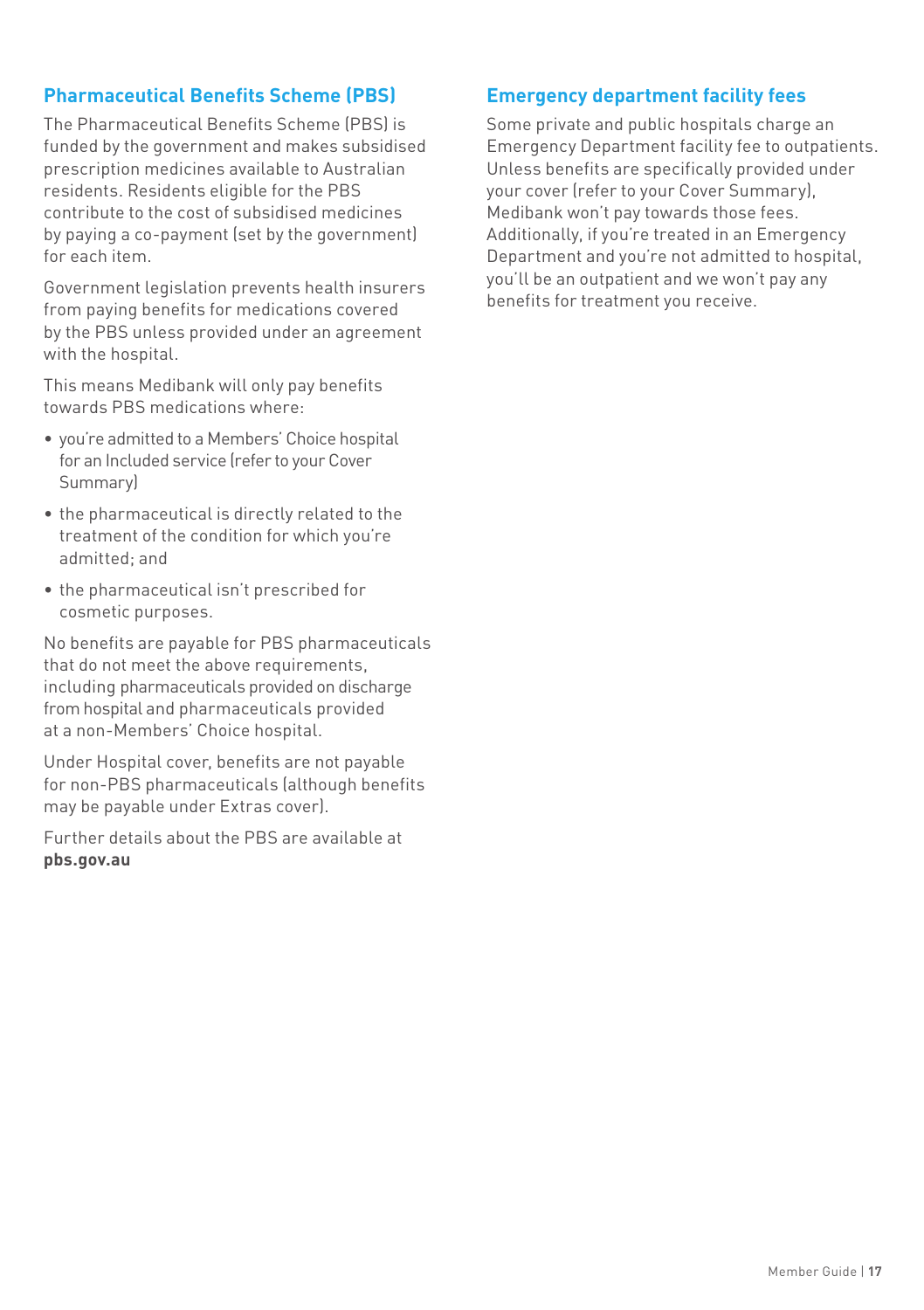#### **Hospital benefits table**

We've prepared this table to help you understand what benefits Medibank pays under Hospital covers (for Included and Restricted services) and what potential out-of-pocket expenses may arise. Medibank doesn't pay any benefits for Excluded services (refer to your Cover Summary).

|                                                                     |                                      | Members'<br><b>Choice Hospital</b>                                                                                                                                                                                                                                                                                                                                                                                                                                 | Non-Members'<br><b>Choice Hospital</b>                                                                                                                     | <b>Public Hospital</b>                                                                                              |
|---------------------------------------------------------------------|--------------------------------------|--------------------------------------------------------------------------------------------------------------------------------------------------------------------------------------------------------------------------------------------------------------------------------------------------------------------------------------------------------------------------------------------------------------------------------------------------------------------|------------------------------------------------------------------------------------------------------------------------------------------------------------|---------------------------------------------------------------------------------------------------------------------|
| Accommodation<br>and Intensive<br><b>Care Unit (ICU)</b><br>charges | Included<br>service                  | . Medibank will pay the cost of shared<br>or private room accommodation<br>in hospital or same day facility.<br>• Your potential out-of-pocket<br>expense is limited to any hospital<br>excess and/or per-day payment<br>applicable to your cover.                                                                                                                                                                                                                 | . Medibank will pay the minimum<br>hospital benefit set by the<br>Australian government.<br>benefit set by the government and<br>applicable to your cover. | • Your potential out-of-pocket expense<br>will be any charge above the minimum<br>any excess and/or per-day payment |
|                                                                     | Restricted<br>service                | . Medibank will pay the minimum hospital benefit set by the Australian government.<br>. Your potential out-of-pocket expense is any charge above the minimum<br>benefit set by the Australian government in addition to any excess and/<br>or per-day payment applicable to your cover.                                                                                                                                                                            |                                                                                                                                                            |                                                                                                                     |
| <b>Theatre fees</b>                                                 | Included<br>service                  | . Medibank will pay costs as per our<br>agreement with the hospital.<br>• Your potential out-of-pocket<br>expense is limited to any hospital<br>excess and/or per-day payment<br>applicable to your cover.                                                                                                                                                                                                                                                         | . Medibank will pay no benefits.<br>• Your potential out-of-pocket<br>expense will be any charge raised<br>or per-day payment applicable<br>to your cover. | by the hospital and any excess and/                                                                                 |
|                                                                     | Restricted<br>service                | . Medibank will pay no benefits.<br>. Your potential out-of-pocket expense will be any charge raised by the hospital<br>and any excess and/or per-day payment applicable to your cover.                                                                                                                                                                                                                                                                            |                                                                                                                                                            |                                                                                                                     |
| <b>Surgically</b><br>implanted<br>prostheses                        | Included or<br>Restricted<br>service | . Medibank will pay the minimum benefit set out in the government's Prostheses List.<br>. Your potential out-of-pocket expense - if the prosthesis is:<br>- included in the Prostheses List and costs up to the minimum<br>benefit - no out-of-pocket expense.<br>- included in the Prostheses List and costs more than the minimum<br>benefit - any charge above the minimum benefit.<br>- not included in the Prostheses List - the full cost of the prosthesis. |                                                                                                                                                            |                                                                                                                     |
| In-hospital<br>doctors' medical<br>services                         | Included or<br>Restricted<br>service | . Medibank will pay 25% of the MBS fee.<br>. Your potential out-of-pocket expense - where your doctor/s charges more<br>than the MBS fee and:<br>- participates in Medibank's GapCover - either no out-of-pocket expense<br>or limited out-of-pocket expense of no more than \$500 per doctor.<br>- doesn't participate in Medibank's GapCover - any difference between<br>the MBS fee and the amount the doctor charges.                                          |                                                                                                                                                            |                                                                                                                     |
| In-hospital<br>diagnostics<br>(e.g. blood tests,<br>scans etc.)     | Included or<br>Restricted<br>service | . Medibank will pay 25% of the MBS fee.<br>. Your potential out-of-pocket expense - any difference between the MBS<br>fee and the amount you're charged.                                                                                                                                                                                                                                                                                                           |                                                                                                                                                            |                                                                                                                     |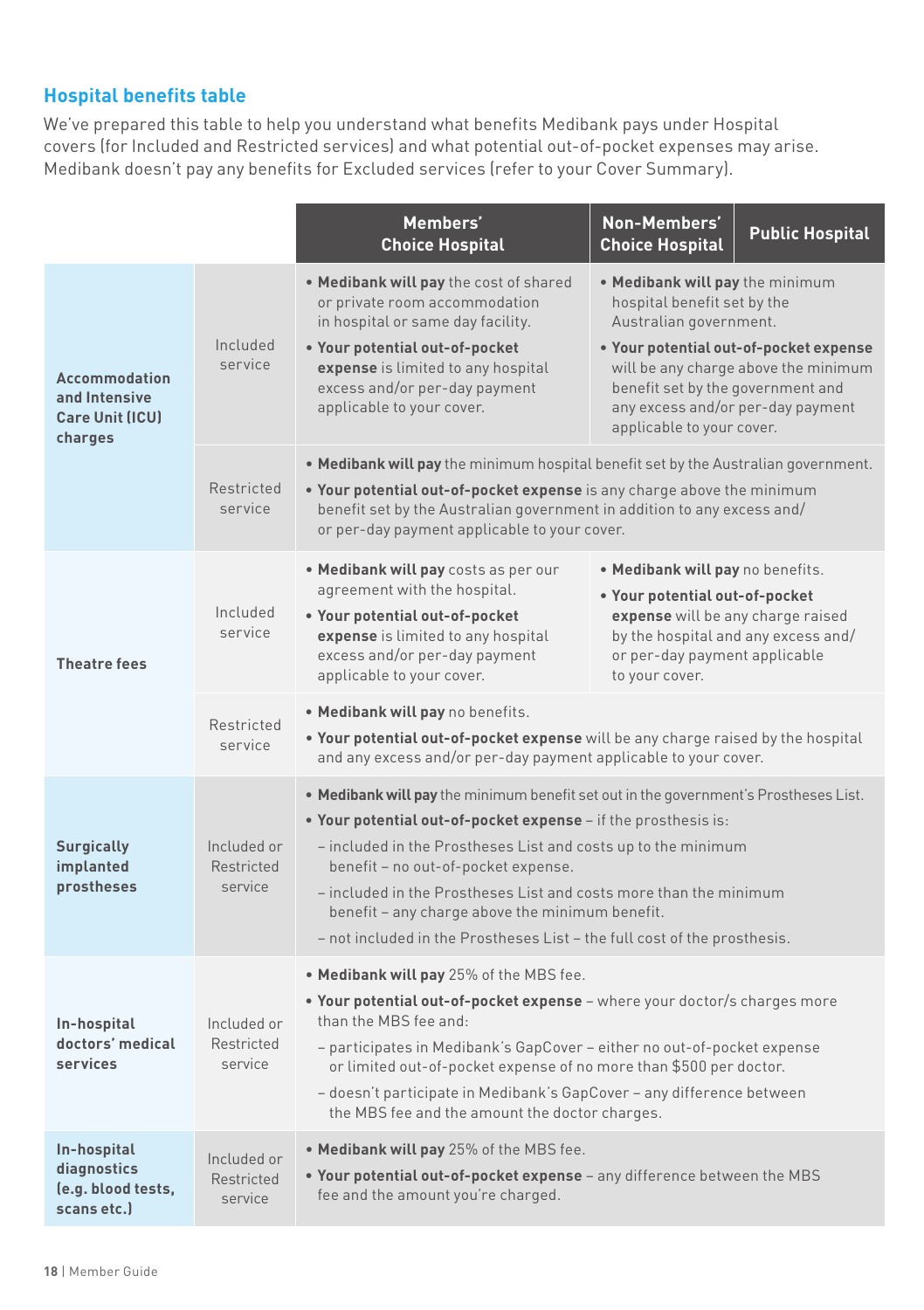### **Hospital Cover**

Hospital cover pays benefits towards hospital accommodation, intensive care and medical services that you receive when you're treated in hospital as a private inpatient.

#### **How hospital benefits are assessed**

In assessing benefits for hospital charges, Medibank takes the following into account:

- The cover you held at the date the service was provided. This includes whether the service was Included or Restricted and any excess and/or per-day payment applicable to your cover (refer to your Cover Summary)
- The type of hospital to which you were admitted (Members' Choice, non-Members' Choice or public hospital)
- Whether all relevant waiting periods had been served by the member requiring treatment
- Whether a Medicare benefit is payable for the treatment
- Whether the premiums were paid up to date
- Any legislative requirements governing hospital treatment
- Whether any other exclusions or assessing rules apply.

Benefits for certain same-day procedures specified by the Department of Health may not be payable unless your doctor certifies your need to be admitted to hospital.

#### **Long stay hospital patients (nursing home type patients)**

If you're admitted to hospital as an inpatient for a period of continuous hospitalisation exceeding 35 days, you'll be regarded as a long stay or nursing home type patient. If your doctor doesn't certify your need for ongoing acute care after 35 days, we'll pay a lower benefit towards the daily accommodation hospital charge and you'll need to pay the difference as an out-of-pocket expense. These charges could be significant depending on your length of stay.

#### **Treatments where no Medicare benefit is payable**

Hospital cover benefits are generally payable only for treatment for which a Medicare benefit is payable. However, under some Hospital covers we pay limited benefits towards the following treatments when provided to a hospital inpatient, even though no Medicare benefit is payable (refer to your Cover Summary):

- Surgical removal of wisdom teeth. We'll pay benefits towards hospital charges. We don't pay any benefits towards the dentist's fees under Hospital cover. This means you could incur out-of-pocket expenses for those charges. Some benefits (up to applicable limits) may be claimable for the dentist's fees if you hold an appropriate level of Extras cover.
- Podiatric surgery. We only pay benefits towards hospital charges. There are no Medicare benefits payable for podiatric surgery. This means we also don't pay any benefits towards the podiatric surgeon's fees under Hospital cover and you could incur significant out-of-pocket expenses. Some benefits (up to applicable limits) may be claimable for the podiatric surgeon's fees if you hold an appropriate level of Extras cover.

#### **Waiting periods**

A waiting period is a set amount of time each member must wait before they can receive benefits under their cover. No benefits are payable for items and services obtained while serving a waiting period.

It's important to know that waiting periods apply when each member:

- first takes out cover, is added to an existing membership, or changes cover prior to serving all applicable waiting periods
- resumes cover after a break of two months or more (having previously held cover with another Australian health fund)
- changes their cover to include new or upgraded services or items, or to reduce their excess or per-day payment.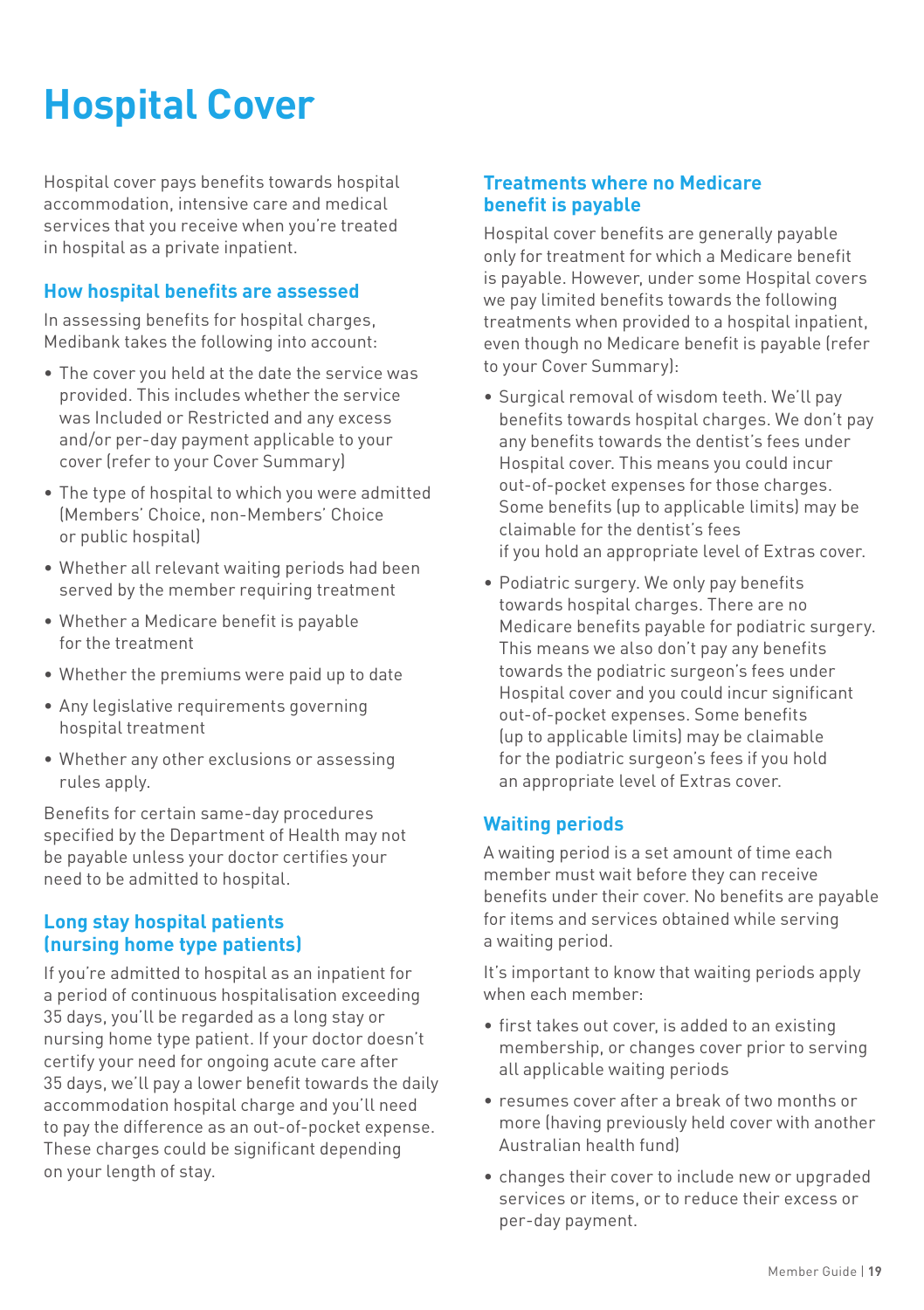Check your Cover Summary for waiting periods that apply.

#### **Mental Health Waiver**

The Mental Health Waiver allows members who have served their two-month waiting period for Restricted in-hospital psychiatric treatment to upgrade to a cover with Included in-hospital psychiatric treatment and elect to have the twomonth waiting period for those higher benefits waived.

Members can elect to use their waiver at the point of upgrading or after upgrading, prior to serving the two-month waiting period for Included psychiatric treatment. Members need to have held Hospital cover without a break of more than two months to be eligible to use the waiver.

The waiver only applies to the two-month waiting period for the higher Included benefits for inhospital psychiatric treatment. All other applicable waiting periods will continue to apply.

Members can only use the Mental Health Waiver once in their lifetime.

#### **Pre-existing conditions (PEC)**

Most hospital treatments have a two-month waiting period, unless we determine the condition to be pre-existing. Treatment of a pre-existing condition (PEC) has a 12-month waiting period. The only hospital treatments that aren't subject to the PEC waiting period are psychiatric care, rehabilitation and palliative care (a two-month waiting period applies to these services). Pregnancy and birth services are also not subject to PEC, as they always have a 12-month waiting period (refer to page 21).

#### **What is a PEC?**

An ailment, illness or condition that, in the opinion of a Medical Practitioner appointed by Medibank, the signs or symptoms of which existed at any time in the six-month period ending on the day on which the member became insured under the policy or changed their cover.

The PEC waiting period will apply even if an ailment, illness or condition was not diagnosed before the date of commencing membership or changing cover.

Where a member requires hospital treatment, their condition will be assessed for a PEC if:

- they have held their cover for less than 12 months; or
- they have changed their cover to include a new or upgraded service and they haven't been covered for that service for 12 months.

Medibank's Medical Practitioner is the only person authorised to determine if an ailment, illness or condition is pre-existing. To have a determination made, the member will be required to provide a PEC certificate completed by their treating practitioners (e.g. their GP and their admitting specialist).

Medibank won't pay for the member or a provider to supply this information.

Medibank will apply the PEC waiting period if:

- the member doesn't authorise the release of medical or paramedical evidence relating to their claim; or
- despite the member's authorisation, their provider doesn't release that evidence.

We need up to 10 working days after receiving all required information to make a PEC assessment. Members should allow time for a determination to be made before agreeing to a hospital admission date. However, it's important to be aware that a condition requiring hospitalisation will still be assessed for a PEC (and the 12-month waiting period may still apply), even where a member is admitted to hospital in an emergency.

Medibank won't pay any benefits if a member:

- is admitted to hospital and chooses to be treated as a private patient; and
- has been covered for the required service or treatment for less than 12 months; and
- our Medical Practitioner determines (either prior or subsequent to the admission) the member's condition to be a PEC.

This means the member will be required to pay **all** hospital and medical charges.

Medibank reserves the right to apply, or not to apply, the PEC waiting period to individual claims. This means we can refuse or reduce benefits on later claims even if the PEC waiting period hasn't been applied to any earlier claims for that ailment, illness or condition.

You can download the PEC certificate at **medibank.com.au**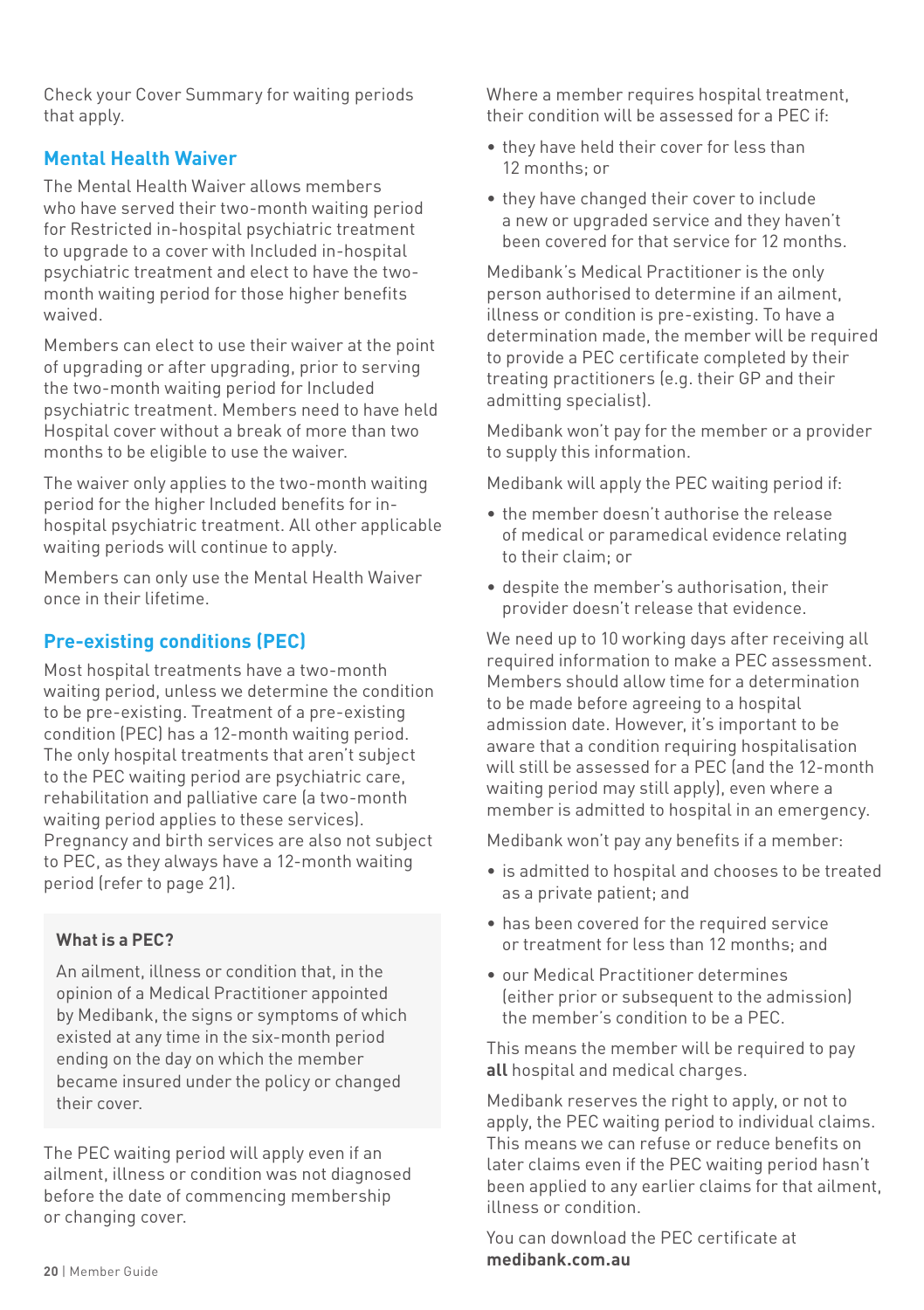#### **Having a baby?**

#### **What are Pregnancy and birth services?**

Hospital treatment for investigation and treatment of conditions associated with pregnancy and child birth.

If you're considering having a baby we recommend you contact us to ensure your cover includes Pregnancy and birth services. This is because there is a 12-month waiting period that the mother will need to have served before we can pay towards any hospital admissions for these services.

This waiting period applies regardless of the baby's due date or whether the member was pregnant at the time of taking out or upgrading their cover to include Pregnancy and birth services.

In addition, once the baby is born, it's important to ensure they're added to your cover from birth, in case they require hospital treatment immediately.

#### **Ensuring your newborn is added to your membership**

Generally, a healthy newborn isn't separately admitted to hospital as an inpatient (this is because the baby comes under the mother's admission). Because the baby isn't an inpatient, it's important to be aware that any treatment, tests or doctor's visits (e.g. a pre-release check-up by a paediatrician) are outpatient services, for which Medibank doesn't pay any benefits. This means you'll only be eligible to claim a Medicare rebate for those services and may have out-of-pocket expenses.

In some cases a newborn may need to be admitted to hospital in their own right, for example where they require treatment in a special care nursery or an intensive care unit. This type of admission can be very expensive. To ensure your newborn will be entitled to receive benefits in the event they need these services, we strongly advise you to add them to your membership from their date of birth. If a newborn isn't added within Medibank's required timeframes (refer page 12), you'll be responsible for any costs associated with their admission.

You should also be aware that if you're expecting a multiple birth (e.g. twins) your second or subsequent babies will always be separately admitted to hospital as inpatients. This means that an accommodation charge will be raised by the hospital, so it's important to make sure they're added to your membership.

#### **Accident waiting period waiver and Accidental Injury Benefit**

#### **What is an Accident?**

An unforeseen event, occurring by chance and caused by an external force or object, resulting in involuntary injury to the body requiring immediate treatment.

Accident doesn't include any unforeseen conditions the onset of which is due to medical causes, nor does it include pre-existing conditions, falling pregnant or accidents arising from surgical procedures. Condition means a state of health for which treatment is sought.

#### **Accident waiting period waiver**

Where a one-day or two-month waiting period applies to a service under your Hospital cover, it may be waived for claims resulting from an Accident occurring within that waiting period. All other waiting periods will continue to apply.

#### **Accidental Injury Benefit**

Under some Hospital covers, benefits are payable for services which would normally be Excluded or Restricted, where treatment is required for injuries sustained in an Accident. This is known as Accidental Injury Benefit (refer to your Cover Summary to check if Accidental Injury Benefit applies).

The following conditions apply to Accidental Injury Benefit on all applicable covers:

- It's limited to hospital treatment and doesn't give you coverage for any services or items under any level of Extras cover you may hold
- It only applies to treatment for which a Medicare benefit is payable
- The Accident must have occurred after joining the cover
- It doesn't apply to Standalone Ambulance cover
- The Accident must have occurred in Australia
- Immediate treatment by a medical practitioner must be sought within seven days of the Accident occurring
- The membership must not have been suspended when the Accident occurred

Contact us to add your baby to your membership.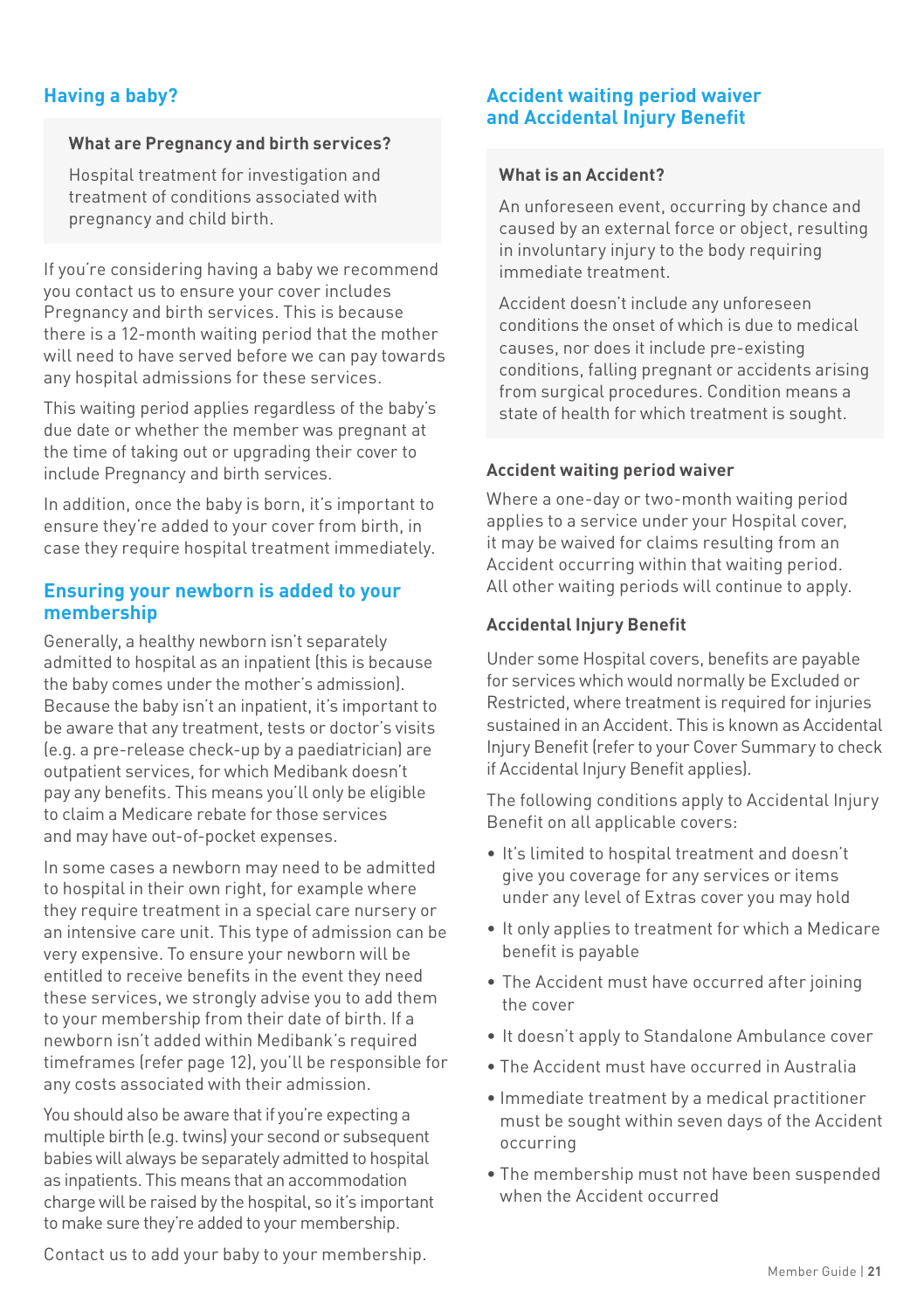• Benefits are payable only for hospital treatment received within 12 months of the Accident.

To make a claim under Accidental Injury Benefit or Accident waiting period waiver, you'll need to submit the Accident form for assessment.

The form can be downloaded at **medibank.com.au**

#### **Hospital covers with an excess**

Medibank offers a range of Hospital covers, some of which have an excess. The PHIS sent to you in your welcome pack will confirm whether you've chosen a cover with an excess and how much that excess is. Alternatively, you can contact us to check whether an excess applies to your cover.

#### **What is an excess?**

An amount that you must contribute towards your hospital treatment. It's deducted from the benefits we pay when you make a hospital claim, separate to any per-day payment applicable. Some hospitals may require you to pay this amount at the time of admission.

If your cover has an excess, it will apply:

- per hospital admission
- only where the Policy holder or partner is hospitalised – it won't apply to hospital admissions for child dependants, student dependants or adult dependants on family memberships
- regardless of the type of hospital you're admitted to (e.g. Members' Choice, non-Members' Choice or public hospital).

For most covers the excess will apply per member per calendar year. For some other covers the excess will apply to each episode of hospital treatment up to an annual maximum. For some covers, the excess does not apply for same-day admissions. Refer to your Cover Summary for details on how excess applies to your cover.

Where a member is re-admitted to hospital for the same or a related condition within seven days of discharge, the excess won't be applied to the second admission, even if the admissions stretch across two calendar years.

#### **Hospital covers with a per-day payment**

Medibank offers a range of Hospital covers, some of which have a per-day payment (also known as co-payment). You can check your Cover Summary, PHIS or contact us to check whether a per-day payment applies to your cover.

#### **What is a per-day payment?**

A daily amount that you contribute towards your accommodation costs when admitted to hospital, separate to any excess applicable. The amount payable is determined by the cover held and is payable directly to the hospital.

If your cover has a per-day payment, it will apply:

- per day per hospital admission, including same-day admissions and overnight admissions
- only where the Policy holder or partner is hospitalised – it won't apply to hospital admissions for child dependants, student dependants or adult dependants on family memberships
- regardless of the type of hospital you're admitted to (Members' Choice, non-Members' Choice or public hospital).

#### **Travel and accommodation benefits**

Benefits are payable under some of our Hospital covers for travel and accommodation (refer to your Cover Summary).

Travel benefits are only payable for a hospital admission for an Included or Restricted service and when travel between the patient's home address and the hospital (calculated in a straight line) is over 200km return.

Accommodation benefits are payable for either the patient or their accompanying person and are limited to the night before the admission, or the night of the admission for same-day admissions. An invoice confirming the dates for the accommodation costs is required.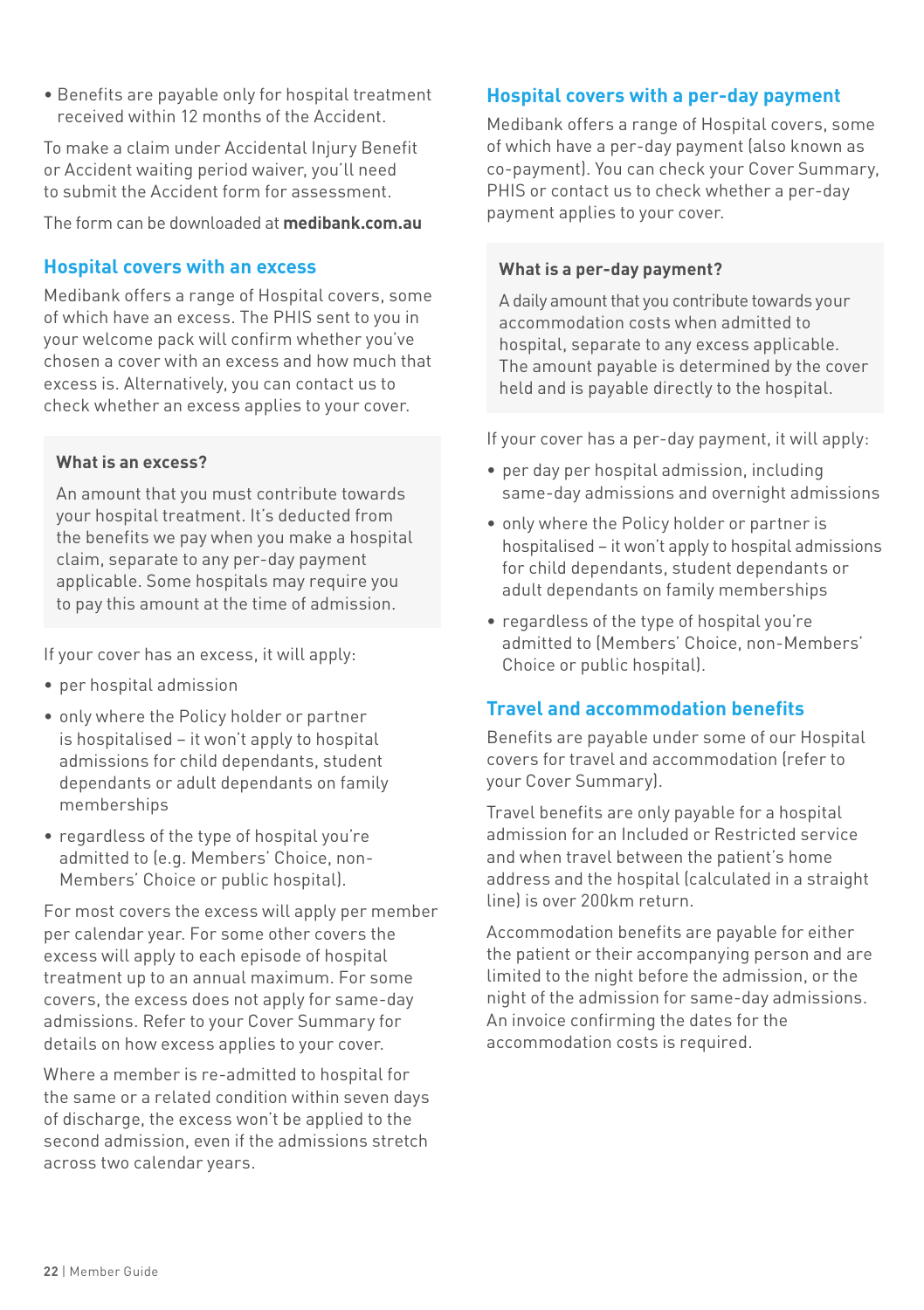#### **Claiming for a CPAP-type device**

Benefits are payable under some of our Hospital covers for CPAP-type devices (refer to your Cover Summary to see if you're entitled to benefits).

#### **What is a CPAP-type device?**

These devices include Continuous Positive Airway Pressure (CPAP) and Bi-level Positive Airway Pressure (BiPAP) or similar devices, as approved by Medibank.

Benefits for a CPAP-type device are only payable when:

- the member has served the 12-month waiting period
- the member has undergone an overnight investigation for sleep apnoea (sleep study) for which a Medicare benefit is payable
- the device is purchased or hired within the 12 months following the sleep study.

If the CPAP-type device costs more than the benefit we pay, you'll be responsible for paying the remaining amount. A benefit of \$500 is payable within a rolling 5-year period.

#### **Hospital benefit exclusions**

#### **Benefits are not payable:**

- for any treatments or services that are:
	- Excluded under your cover (refer to your Cover Summary)
	- subject to a PEC or other waiting period or benefit replacement period
	- provided while premiums are in arrears or the membership is suspended
	- provided, or items purchased, outside Australia (including medical appliances, pharmaceuticals and other items purchased by mail order or online direct from a supplier outside Australia) or prior to joining
	- provided in an aged care service
- for any claims:
	- submitted more than two years after the date of service
	- for services in respect of which you have received, or are entitled to receive, compensation (refer to page 35)
	- that are fully covered by a third party (refer to page 35)
	- containing false or misleading information or where the service or treatment has been incompletely or incorrectly itemised
	- for charges by your doctor in excess of the Medibank benefit payable under your cover
- where the treatment is rendered by providers who are not recognised by Medibank for the purpose of paying benefits (refer to page 35)
- for procedures not recognised for Medicare benefit purposes
- for cosmetic treatment
- for podiatric surgery performed by a nonaccredited podiatrist
- for pharmaceuticals that are:
	- prescribed for cosmetic purposes
	- provided on discharge from hospital
	- not covered by Medibank's agreement (if any) with the hospital, including any PBS co-payment you may be required to pay
	- non-PBS pharmaceuticals
- for surgically implanted prostheses and other items not included on the government's Prostheses List, or for any charge that exceeds the minimum benefit set out in the Prostheses List
- for items such as newspapers, TV hire, etc. not covered by Medibank's agreement (if any) with the hospital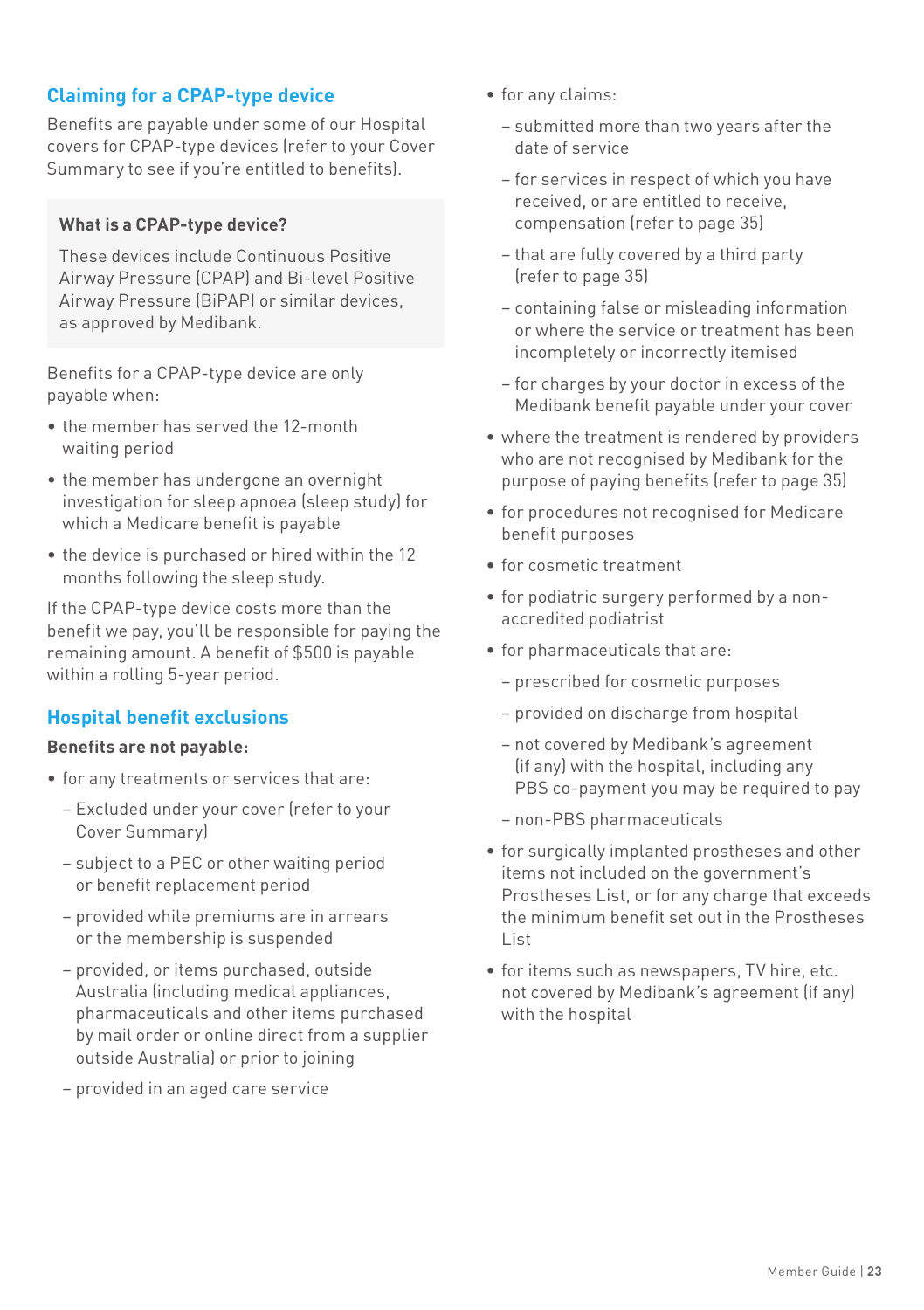- for the cost of treatment as an outpatient (unless specifically approved by Medibank)
- accident and emergency department fees, unless included under your cover (refer to your Cover Summary)
- for charges by a doctor in excess of the MBS fee, unless they participate in Medibank's GapCover
- for same-day procedures determined by the government as not requiring hospitalisation where the doctor hasn't provided suitable certification that treatment is required as an admitted inpatient in hospital
- where we consider that one service forms part of another service
- where the number of services performed or items provided exceeds a predetermined number of services or items over a certain period or course of treatment
- where a provider has charged for two or more consultations on the same day, except where it can be shown that two separate attendances took place, and that these attendances are clearly identifiable on your account as separate consultations
- where the service is performed in stages and a separate benefit cannot be claimed for each stage
- where you have reached your annual limit, sub-limit or lifetime limit for the particular item or service, or a group of items or services
- where the treatment is rendered by a provider to their partner, dependant, business partner or business partner's partner or dependant
- where the treatment is otherwise excluded by the operation of a Fund Rule.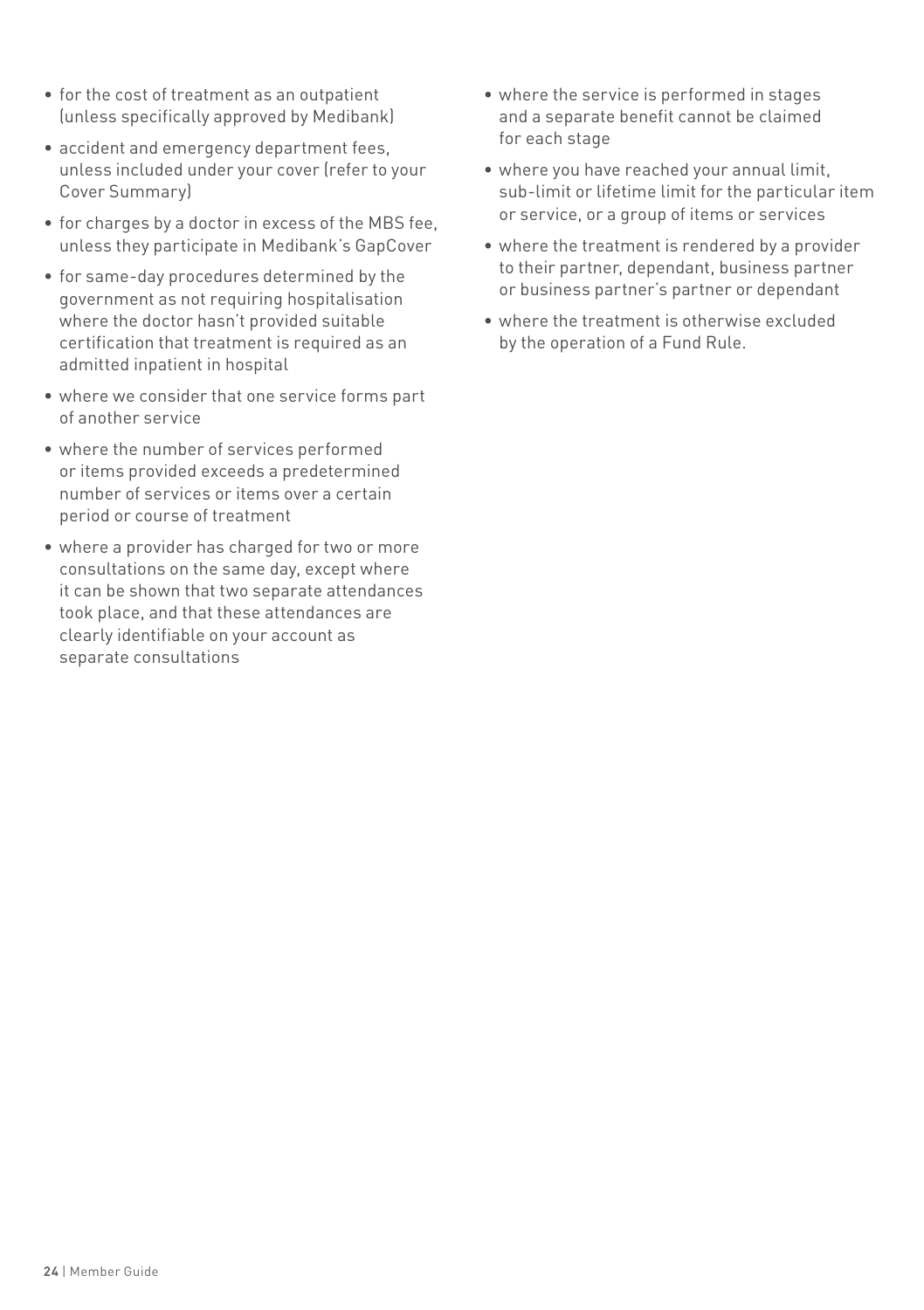### **Extras Cover**

Extras cover pays benefits towards the cost of services and items that are generally not covered by Medicare, including physiotherapy, dental and prescription glasses. The services and items included in your cover, and benefits paid, will depend on your Extras cover. You should refer to your Cover Summary for details.

#### **How extras benefits are assessed**

In assessing benefits for extras items or services, Medibank takes the following into account:

- The cover you held at the date the service was provided or item purchased. This includes whether the service or item was included under your cover.
- Whether the service or item is subject to a waiting period or benefit replacement period.
- Whether any annual limit, sub-limit or lifetime limit (where applicable) has been reached.
- Whether the item is purchased from, or the service is provided by, a Medibank-recognised provider. This includes whether you received the service from a Members' Choice extras provider. Refer to page 35 for more information.
- Whether there is an entitlement to a Medicare benefit.
- Whether the premiums were paid up to date.
- Whether any other exclusions or assessing rules apply.

Item numbers for which benefits are payable are subject to change in accordance with third parties, such as professional associations.

#### **Members' Choice extras providers**

Medibank has agreements with a number of extras providers, including dentists, physiotherapists, chiropractors, podiatrists, acupuncturists and more. We refer to our agreement providers as Members' Choice providers.

With a Members' Choice provider you'll generally get better value for money, as we have negotiated the maximum amount you can be charged for their services.

It's important to be aware that Medibank's Members' Choice Extras providers are subject to change without notice, and are not available in all areas, so please check if they're a Members' Choice provider before your treatment or service.

Find your nearest Members' Choice provider, at **medibank.com.au/memberschoice**

#### **Non-Members' Choice extras providers**

Non-Members' Choice providers are providers we don't have an agreement with. As long as the provider is a Medibank-recognised provider, benefits are still payable for services or items included under your cover. Contact us if you would like to confirm the benefit payable for an item or service.

#### **Waiting periods**

A waiting period is a set amount of time each member must wait before they can receive benefits under their cover. No benefits are payable for any items purchased, or services you have received while you're serving a waiting period, or before you joined Medibank.

It's important to be aware that waiting periods apply when each member:

- first takes out cover, is added to an existing membership, or changes cover prior to serving all applicable waiting periods
- resumes cover after a break of two months or more (having previously held cover with another Australian health fund)
- changes their cover to include new items or services or higher annual limits.

Check your Cover Summary for waiting periods that apply.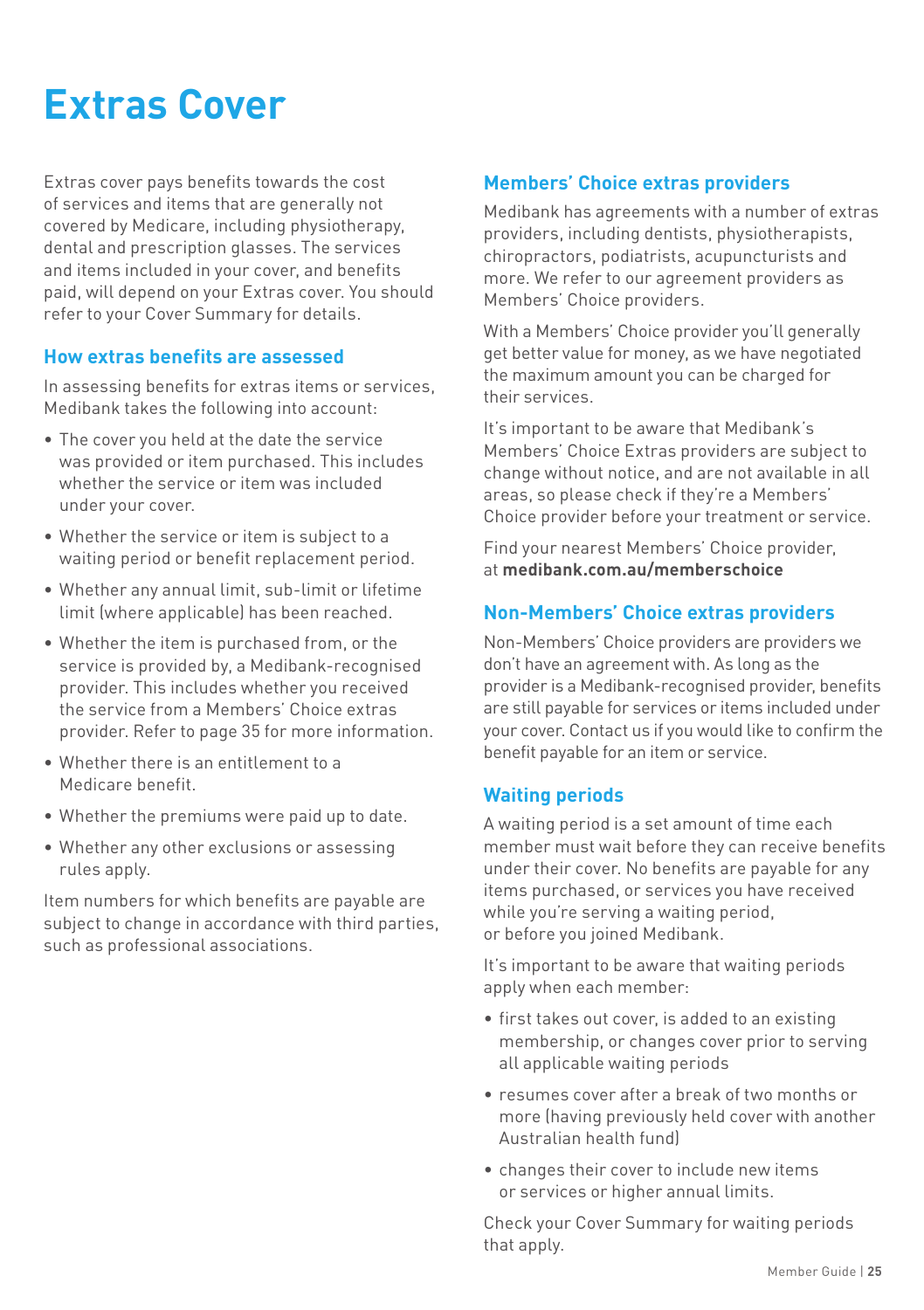#### **Benefit replacement periods**

A benefit replacement period applies to some extras items payable under Extras cover.

#### **What is a benefit replacement period?**

A set period of time you need to wait from the date of purchase for an item included under your cover before you can receive another benefit to replace the item. This is separate to the waiting period for the item.

The following benefit replacement periods apply (refer to your Cover Summary to check whether any of these items are included under your Extras cover). Benefit replacement periods can apply per member or per membership, depending on your cover. Refer to your Cover Summary for more information.

| 12 months | · external mammary prostheses<br>and repairs of external prostheses<br>and health appliances<br>· mouthquards                                                                                                                                                                                                         |
|-----------|-----------------------------------------------------------------------------------------------------------------------------------------------------------------------------------------------------------------------------------------------------------------------------------------------------------------------|
| 2 years   | • wigs<br>• hip protectors<br>· insulin delivery pens<br>• pregnancy compression garments                                                                                                                                                                                                                             |
| 3 years   | · blood glucose monitors<br>· blood pressure monitors<br>• breathing appliances<br>- nebulisers<br>- peak flow meters (per member<br>or per membership, depending<br>on your cover)<br>- spacing devices<br>· dentures, crowns and bridges<br>• other health appliances and external<br>prostheses<br>• TENS machines |
| 5 years   | • hearing aids                                                                                                                                                                                                                                                                                                        |

#### **Applicable limits**

The benefits we pay towards items and services under Extras cover will generally be subject to one or more of the following limits:

- Annual limits
- Sub-limit
- Lifetime limits.

In most cases the benefits we pay for a particular claim will be less than the applicable limits and less than your provider's charge. This means you may have out-of-pocket expenses.

You should refer to your Cover Summary and PHIS to confirm what limits apply to your cover.

Please contact us if you would like to confirm the benefit payable for an item or service.

#### **Annual limit**

An annual limit is the maximum amount of benefits we pay towards particular items or services, or a group of services and/or items within a calendar year (1 January to 31 December).

In most cases the limit will apply per member, but it can apply per membership.

Some covers have increasing annual limits that apply for particular services or groups of services. Refer to your Cover Summary to confirm if your cover has increasing annual limits.

#### **Sub-limit**

A sub-limit is the maximum amount of benefits you can receive for a particular item or service within the overall annual limit. Sub-limits generally apply per calendar year.

#### **Lifetime limit**

A lifetime limit is the maximum cumulative benefit we pay over your lifetime towards an item or service, or a group of items or services (e.g. orthodontics).

When you reach this limit, you can no longer claim that benefit again, even if you change your cover.

Refer to your Cover Summary to confirm if a lifetime limit applies.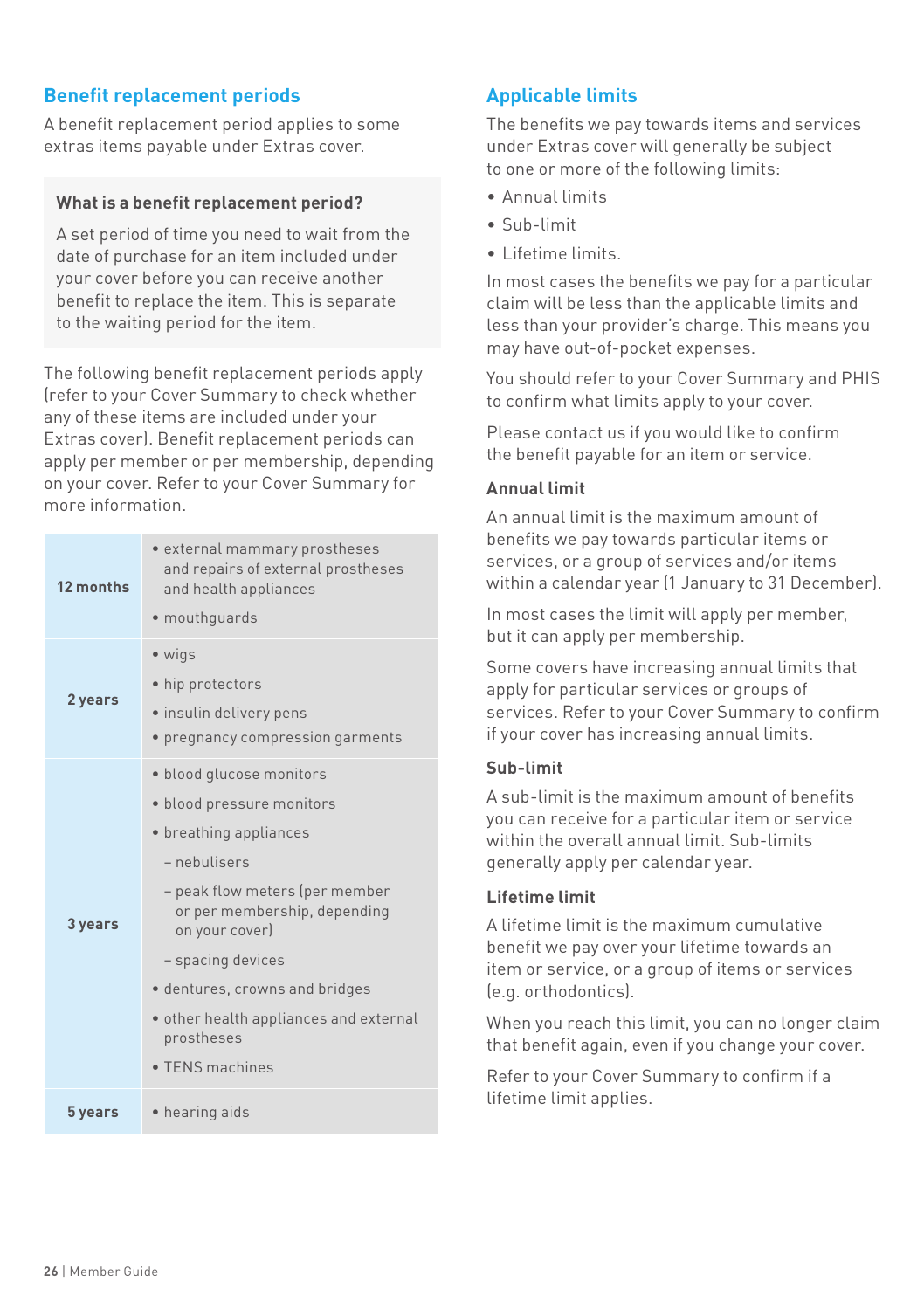#### **Consultations**

Benefits are payable towards initial and subsequent consultations for services included under your Extras cover. The following requirements apply:

- The consultation must be with a Medibankrecognised provider.
- Benefits are payable for the consultation only, unless otherwise stated.
- Benefits are not payable for video consultations (telehealth), except for the following services (where they are included under your Extras cover - refer to your Cover Summary): psychology and counselling, physiotherapy, dietetics, occupational therapy, podiatry, exercise physiology, speech therapy, and lactation consultants.
- Generally benefits are only payable once per day for the same provider.

#### **Prescription pharmaceuticals – non-PBS**

Non-PBS pharmaceuticals are drugs that aren't subsidised by the Australian government under the Pharmaceutical Benefits Scheme (PBS). If your Extras cover includes benefits for non-PBS pharmaceuticals (refer to your Cover Summary), we'll pay benefits for pharmaceuticals that:

- aren't covered by the PBS
- legally require a prescription in order to be dispensed and are supplied by a registered pharmacist, medical practitioner or dentist; and
- aren't prescribed for oral contraceptive purposes only or cosmetic purposes.

Where eligible, benefits are paid up to a fixed amount for each prescription pharmaceutical.

Before paying any benefits, we'll deduct an amount equivalent to the current non-concessional PBS co-payment amount. This means that you'll have out-of-pocket expenses for the co-payment amount plus any cost above the fixed amount we'll pay for the pharmaceutical.

Where your prescription pharmaceutical costs less than the co-payment amount, we won't pay any benefits.

#### **Appliances requiring referrals**

A referral is required to claim benefits for the following items (where included under your Extras cover – refer to your Cover Summary). The referral must be in writing and provided by a medical practitioner, unless otherwise indicated below:

- blood glucose monitors
- blood pressure monitors
- breathing appliances
	- nebulisers
	- peak flow meters
	- spacing devices
- orthotic appliances for shoes (can also be referred by podiatrists, physiotherapists and chiropractors)
- wigs
- pressure therapy garments (can also be referred by physiotherapists and occupational therapists)
- pressure stockings
- pregnancy compression garments
- custom-made footwear (can also be referred by podiatrists and physiotherapists)
- TENS machines
- modifications to footwear (can also be referred by podiatrists)
- external prostheses and health appliances
- hip protectors
- insulin delivery pens.

A letter of referral is valid for 12 months, unless otherwise indicated.

#### **Health support benefits**

In Australia, private health insurers can only pay benefits towards health support benefits that form part of a health management program. The health management program must be intended to manage a specific health condition(s) identified by a health practitioner before you start the class or program.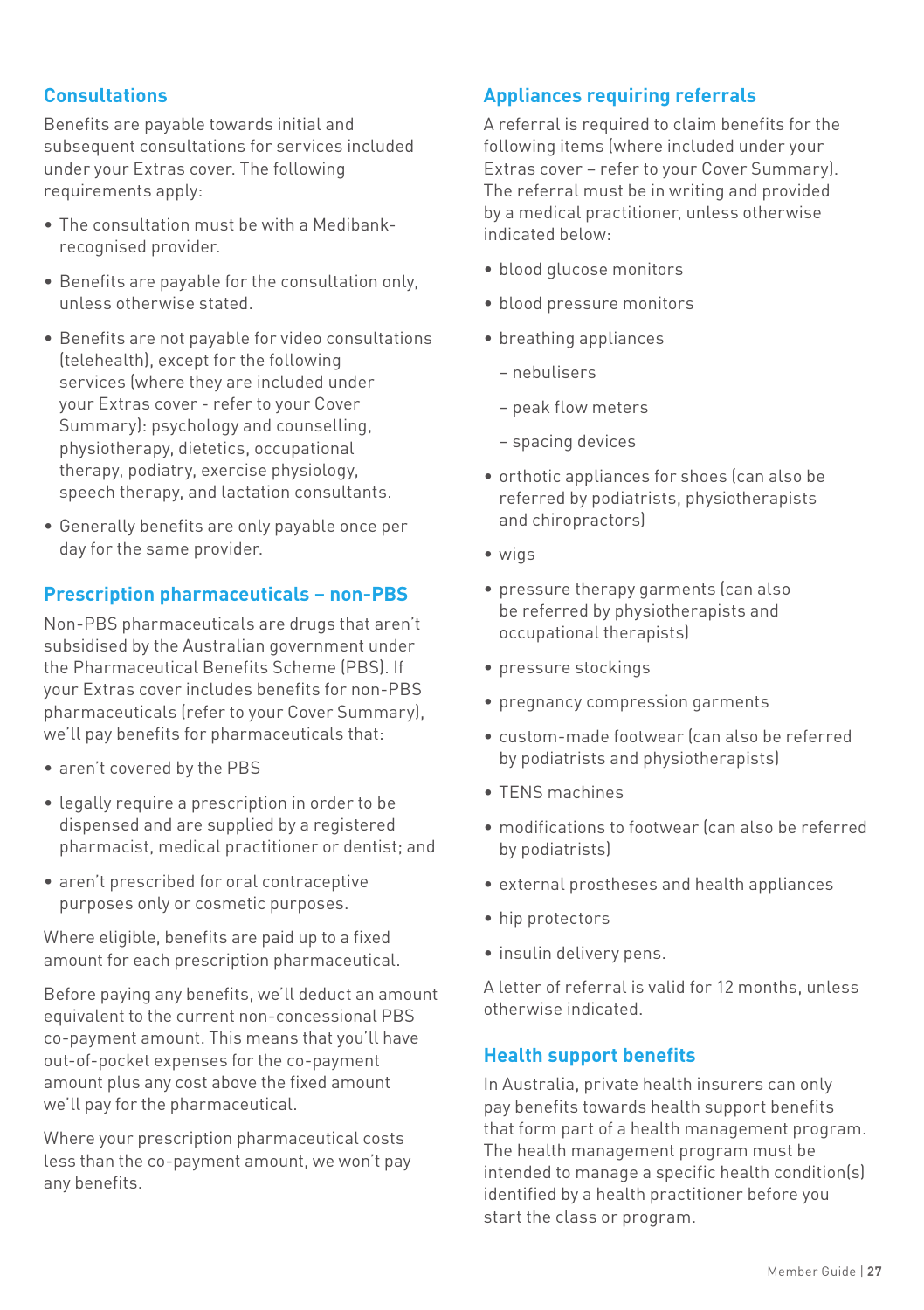Health support benefits aren't available on all Medibank extras covers. Please check your cover summary to see what's included under your cover.

A health support benefits approval form must be completed by a health practitioner, stating what condition the exercise class or program is intended to manage in order for your health support benefits claim to be approved. A health practitioner for the purposes of this form means a Medical Practitioner/General Practitioner, Physiotherapist, Dietician, Occupational Therapist, Exercise Physiologist, Psychologist, Chiropractor or Osteopath.

The health support benefit approval form lasts for two (2) years and will need to be renewed after that time.

Where included on your cover, we pay towards the following health support benefits:

#### **Quit smoking courses**

Benefits towards approved quit smoking courses recommended by your health practitioner.

#### **Nicotine replacement therapy**

Benefits towards nicotine replacement therapy such as patches, lozenges, gum and inhalers.

We'll only pay benefits towards brands approved by the Therapeutic Goods Association (TGA).

#### **Exercise classes**

We can only pay benefits towards exercise classes that are recommended by a health practitioner and intended to manage a disease, injury or illness that has been identified before you start the programs or classes.

Exercise classes must be face to face and include:

- Boot camp
- Aqua aerobics
- Exercise classes provided at the gym
- ESSA HEAL Health program
- Balance classes

We won't pay for goods associated with the exercise classes, e.g. mats or weights.

#### **Gym memberships**

We can only pay benefits towards gym memberships if it has been recommended by a health practitioner and intended to manage a disease, injury or illness that has been identified before you commence the gym membership.

We won't pay benefits where the reason for undertaking the gym membership is general fitness, wellness or recreational only.

#### **Personal training**

Medibank will only pay benefits towards face to face personal training sessions provided by approved personal trainers who are members of Fitness Australia and have a Certificate IV (or above) qualification in Fitness, or approved Exercise Scientists - contact us to confirm whether your Exercise Scientist is approved.

We won't pay benefits where the reason for the personal training session is general fitness, wellness or recreational only.

#### **Weight management programs**

Benefits towards weight loss organisations that provide information, meal planning, education, support and advice to manage weight as part of an approved weight management program. Contact us to confirm whether your weight management program is eligible for benefits.

To claim benefits for weight management programs, the member must have a BMI of over 25. This needs to be confirmed by your health practitioner.

We do not pay benefits towards food, food supplements or weight loss supplements.

#### **To submit a claim for health support benefits:**

- 1. Print the health support benefits approval form and take it to your health practitioner to complete (unless you are claiming nicotine replacement therapy, which doesn't require a health support benefits form)
- 2. Submit the form by logging into your My Medibank account and upload your receipts/ invoices or send the form along with your receipts/invoice into us along with a completed Medibank claim form.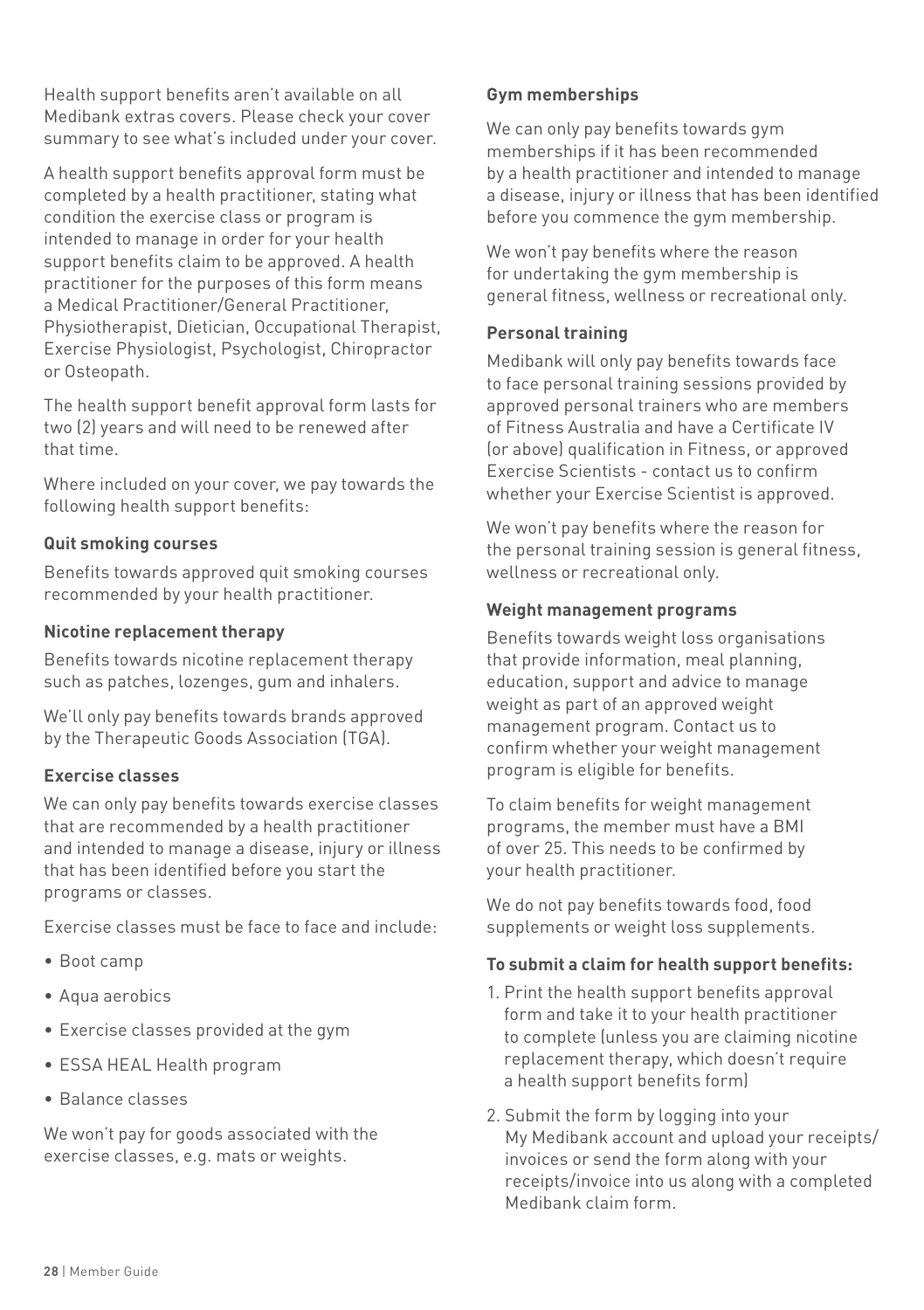#### **Extras benefit exclusions**

#### **Benefits are not payable:**

- for any items or services that are:
	- not included under your cover (refer to your Cover Summary)
	- subject to a waiting period or benefit replacement period
	- purchased or provided while premiums are in arrears or the membership is suspended
	- provided, or items purchased, outside Australia (including medical appliances, pharmaceuticals and other items purchased by mail order or online direct from a supplier outside Australia) or prior to joining
- for any claims:
	- submitted more than two years after the date of service
	- for services in respect of which you've received, or are entitled to receive, compensation (see page 35)
	- that are fully covered by a third party
	- where there is an entitlement to a Medicare benefit
	- containing false or misleading information or where the service or treatment has been incompletely or incorrectly itemised
- for treatment rendered by a provider who isn't recognised by Medibank for the purpose of paying benefits (see page 35)
- for pharmaceuticals that are:
	- oral contraceptives used for contraceptive purposes only
	- prescribed for cosmetic purposes
	- supplied under the PBS
- for services provided at a public hospital or publicly-funded facility
- where the treatment is rendered by a provider to their partner, dependant, business partner or business partner's partner or dependant
- where the service is provided in an aged care service
- where we consider that one service forms part of another service
- where the number of services performed or items provided exceeds a predetermined number of services or items over a certain period or course of treatment
- where a provider has charged for two or more consultations on the same day, except where it can be shown that two separate attendances took place, and that these attendances are clearly identifiable on the member's account as separate consultations
- where the service is performed in stages and a separate benefit cannot be claimed for each stage
- where you have reached your annual limit, sub-limit or lifetime limit for the particular item or service, or a group of items or services
- where treatment is otherwise excluded by the operation of a Fund Rule.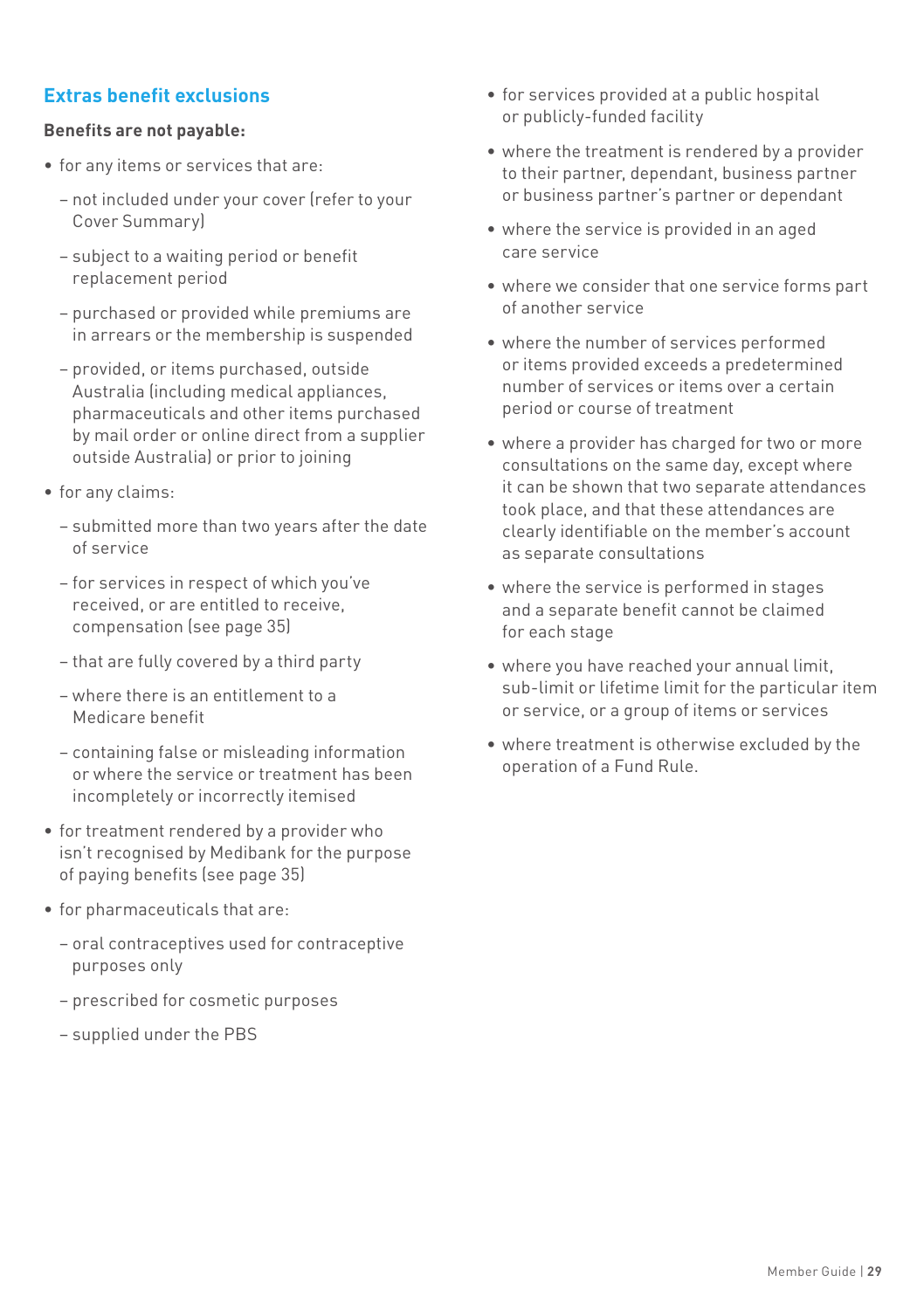### **Ambulance Services**

We pay benefits towards ambulance services under all of our Hospital and Extras covers (refer to your Cover Summary).

#### **When are benefits payable?**

Where you need an ambulance and your medical condition is such that you can't be transported any other way, we'll pay benefits for services provided by a Medibank-approved ambulance provider:

- when ambulance transportation to a hospital or other approved facility is required to receive immediate professional attention
- when an ambulance is called to provide immediate professional attention but transport by ambulance isn't needed
- when, as an admitted patient, the hospital requires you to be transferred from one hospital to another (excluding transfers between public hospitals)

For transport by air ambulance, benefits are only payable where pre-approval has been obtained from Medibank by the air ambulance provider.

#### **When are benefits not payable?**

Medibank doesn't pay benefits for any ambulance service not described under 'When are benefits payable?' above. This includes:

- ambulance services where immediate professional attention isn't required (e.g. general patient transportation)
- any ambulance transport required after discharge from hospital (e.g. transport from hospital to home)
- inter-hospital transfers when, as an admitted patient, you're transferred from one public hospital to another public hospital
- any ambulance costs that are fully covered by a third party arrangement, such as an ambulance subscription or federal/state/territory ambulance transportation scheme, WorkCover or the Transport Accident Commission
- any air ambulance services that are fully subsidised.

#### **State Ambulance Schemes**

If your principal place of residence is in Queensland or Tasmania, your ambulance services are provided under the relevant state ambulance schemes operating in those states.

In Western Australia, aged pensioners are entitled to free primary ambulance services provided by St John Ambulance Australia. All other Western Australian senior citizens aged 65 or over are entitled to receive a 50% subsidy on the cost of ambulance transport provided by St John Ambulance Australia. The remaining 50% of the cost may be claimable from Medibank if the member is entitled to ambulance benefits under their cover.

Please visit **health.wa.gov.au** for more information.

#### **NSW and ACT members with Hospital cover**

In New South Wales and the Australian Capital Territory, when you have Hospital cover you pay a government-imposed ambulance levy as part of your health insurance premium.

This entitles you to ambulance services provided under your state/territory ambulance transport schemes. This means that if you receive an account for ambulance services, you should send it to Medibank for endorsement and we'll then forward your claim to the appropriate state/ territory ambulance service provider for payment.

If you hold a New South Wales or Australian Capital Territory Hospital cover and also a Commonwealth concession card, you may be entitled to an exemption from paying the ambulance levy and to free ambulance services. To be eligible for this exemption, every person on your membership must be listed on the concession card.

You'll need to provide us with your concession card details, including the expiry date. You'll also need to provide us with new card details when your concession card expires.

It's also important to let us know about any changes to your concession eligibility as this may affect your entitlement to the exemption.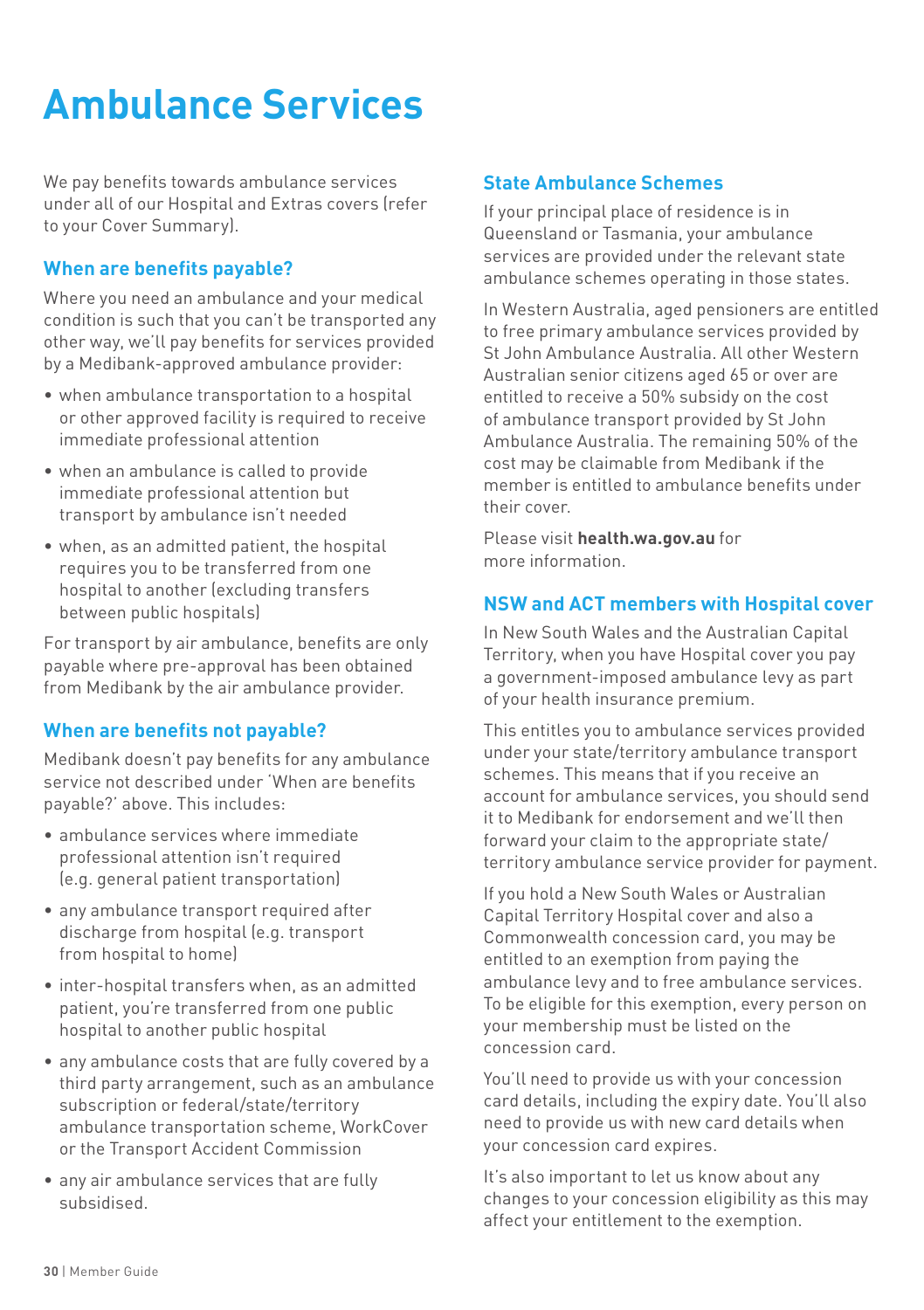#### **Standalone Ambulance Cover**

Medibank also offers standalone Ambulance Cover which provides benefits for the cost of ambulance services (as outlined under 'When are benefits payable?' on page 30).

Standalone Ambulance Cover isn't available in Queensland and Tasmania. For members in Western Australia, a co-payment of \$100 per trip applies to non-emergency transport, as classified by the ambulance provider.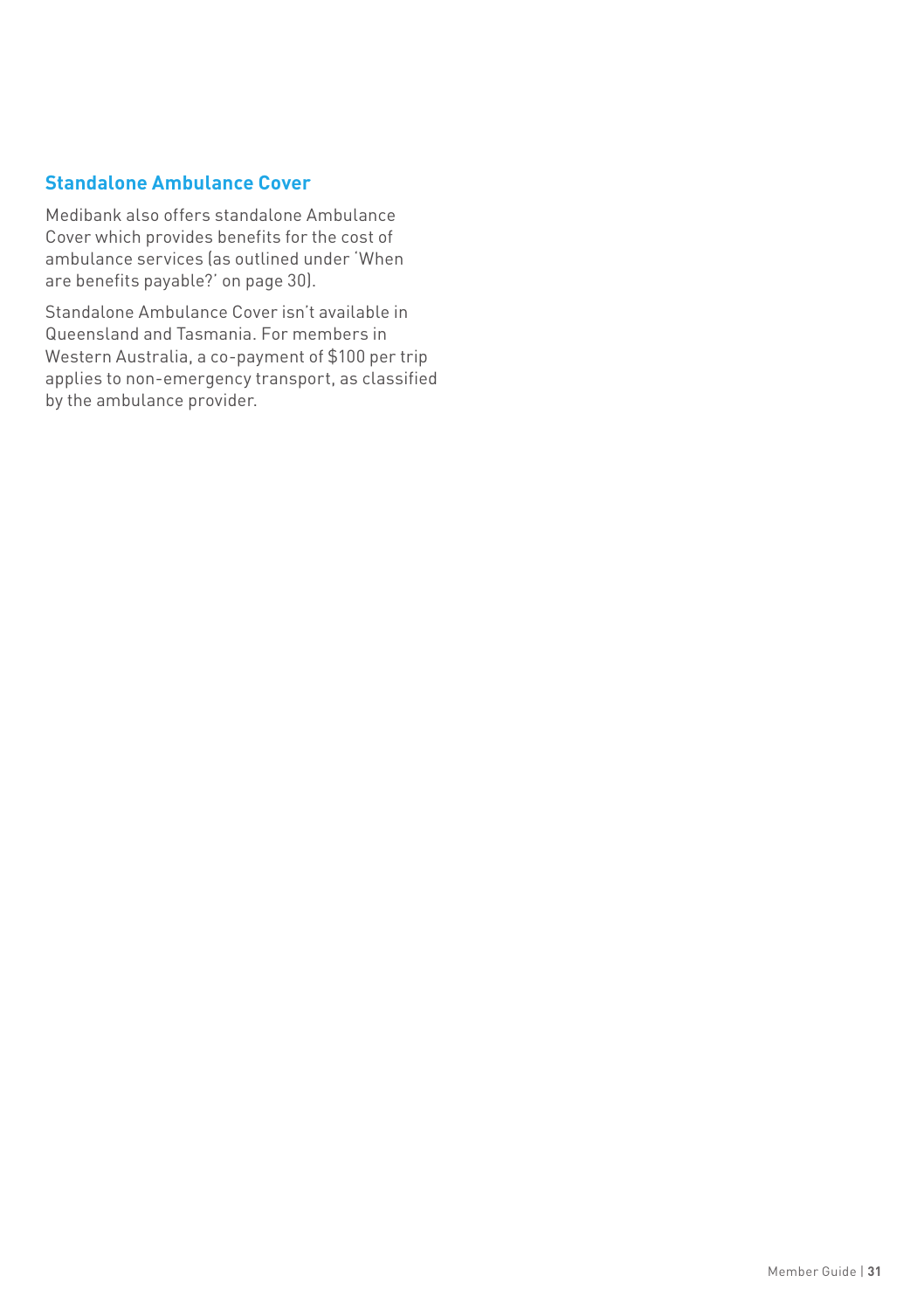### **Making a Claim**

There are a number of ways you can make a claim with Medibank.

#### **Hospital claims**

Medibank has arrangements with most hospitals for benefits to be paid direct to the hospital on your behalf. This means generally it won't be necessary for you to submit a separate claim for hospital benefits. If needed, hospital claims can be submitted via post with a completed claim form or at a Medibank store. Where claims are submitted in store, we'll assess them separately (at a later date) and pay benefits to you or the hospital, as appropriate.

#### **In-hospital medical claims**

Doctors can choose how they bill you. If your doctors choose to participate in GapCover they'll bill us directly. However, you'll need to pay any charges that are not fully covered under GapCover, which is your out-of-pocket expense.

If your doctors don't choose to participate in GapCover, they'll bill you directly. You can lodge the bill with Medicare as a paid or unpaid claim using Medicare's two-way claim form. This is the quickest and easiest way to claim from both us and Medicare. Alternatively, you can make a claim with Medicare, then with us, by providing us with the Medicare Statement of Benefit. Any difference between the doctors' fee and the benefit you receive will be your out-of-pocket expense.

#### **Extras claims**

Most extras providers offer the convenience of electronic claiming using your membership card. Where available, the claim will be processed automatically and you'll just need to pay the remaining balance to the provider.

If electronic claiming isn't available, one of the following options can be used:

**• My Medibank** 

A claim can be submitted online for most extras services using a My Medibank account.

**• Post** 

Fill in and submit a claim form – the form can be downloaded at **medibank.com.au**  Make sure to attach the original invoices or receipts. As these won't be returned, we recommend you keep a copy for your records. For certain items or services, you may be required to also provide supporting documentation along with your claim.

For extras claims, we'll pay the benefit to you, and if your claim relates to an unpaid invoice, you'll need to pay the service provider in full.

#### **Claims documentation**

Medibank retains all account and receipt documentation for the period required by law.

Benefit payments may be accompanied by a statement that contains all information relevant to each service claimed.

Medibank will, on request, provide a financial year consolidated Statement of Benefits which may assist you for taxation purposes.

For online claims, members are required to retain receipts for a specified period for verification purposes.

#### **Time limit for submitting a claim**

A claim for benefits must be submitted within two years of the date of service or the date the item was purchased. No benefits will be paid for any claims submitted outside that timeframe.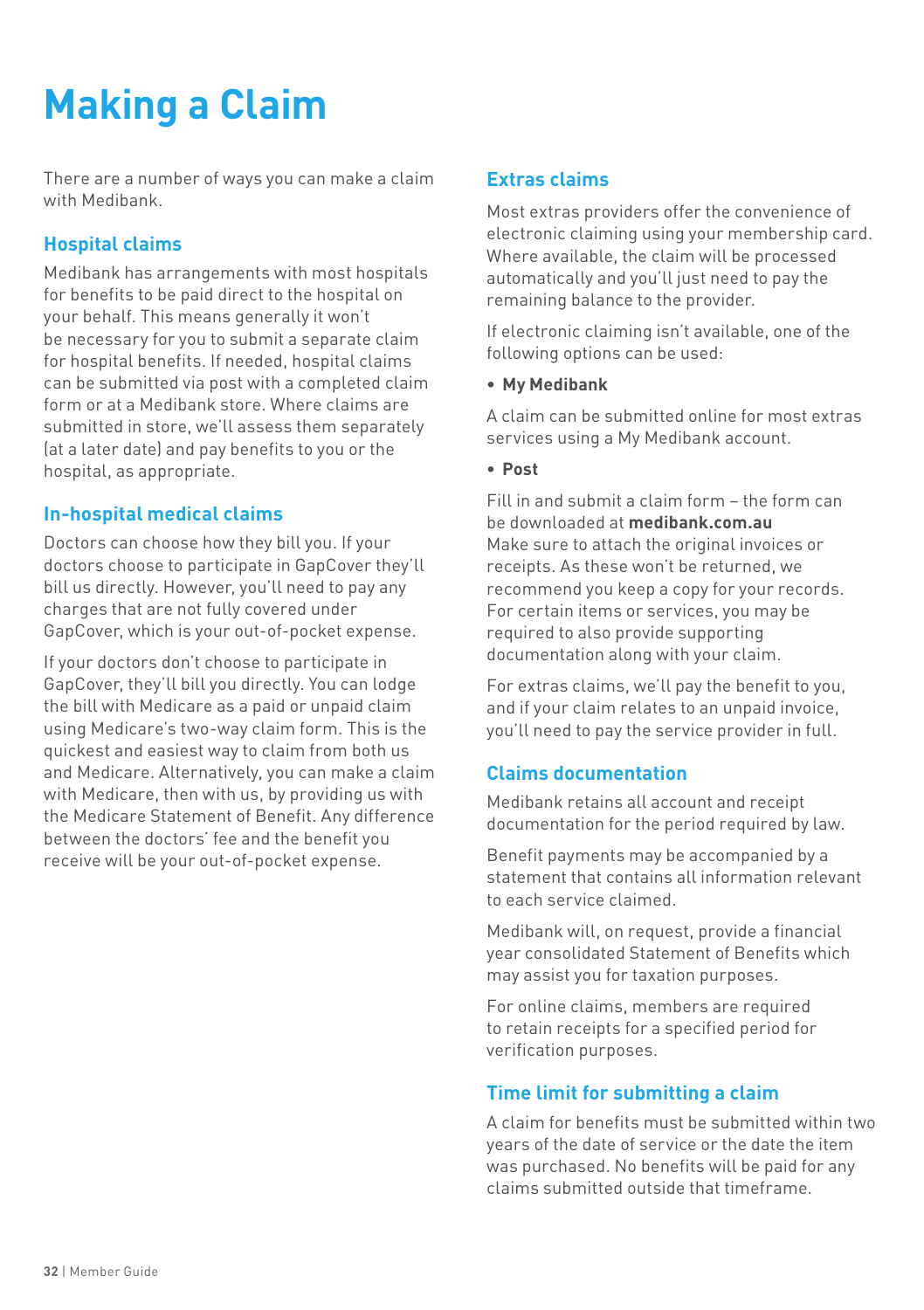### **Government Initiatives**

#### **Australian Government Rebate on private health insurance**

The Australian Government Rebate (AGR) on private health insurance can help reduce the cost of your premiums. It applies to Hospital and Extras cover but won't reduce any Lifetime Health Cover loading that may apply to your premiums (see below).

To claim the AGR you must be eligible for Medicare. The percentage of the AGR you're entitled to (also known as your AGR tier) is determined by the age of the oldest person on your membership and your income for tax purposes (single and couple/family income thresholds apply).

You can choose to nominate your AGR tier in one of two ways:

- as an automatic reduction in your premiums – to use this option you'll need to download a copy of the AGR form at **medibank.com.au**
- as a tax offset in your tax return.

Nominating an AGR tier helps ensure you receive the correct AGR based on your circumstances. If you don't nominate an AGR tier we'll generally apply the base tier. If a tier has been nominated (either by us or you) that results in a higher AGR than your income entitles you to, you may incur a tax liability.

For more information about the AGR visit the Australian Taxation Office website at **ato.gov.au**

#### **Medicare Levy Surcharge**

The Medicare Levy Surcharge (MLS) is applied to Australian taxpayers who do not hold an appropriate level of private hospital cover and who earn above a certain income (individual and couple/family income tiers apply).

For more information about the MLS visit the Australian Taxation Office at **ato.gov.au**

#### **Discount for 18-29 year olds (Young Adult Discount)**

The Young Adult Discount is available on most of Medibank's Hospital covers and applies to members who are aged between 18 and 29 and hold an eligible Hospital cover. The discount ranges from 10% (if you take out Hospital cover before the age of 25) to 2% (if you take out Hospital cover at the age of 29).

The discount is ongoing, which means if you keep your eligible Hospital cover, your discount remains until you turn 41. From then, the discount will reduce by 2% per year until it reaches zero.

To be eligible you'll need to have your own policy or a policy with your partner - you can't be a dependant on a family policy.

If you are a policy holder or partner on a couple or family policy, the discount is calculated by taking an average of the discount applied to the adults on the hospital cover.

#### **Lifetime Health Cover (LHC) loading**

Lifetime Health Cover (LHC) is an Australian government initiative designed to encourage people to take out Hospital cover before the age of 31.

An LHC loading is applied to people who haven't taken out and maintained private hospital cover by 1 July following their 31st birthday. This is known as their LHC base day.

If a person doesn't hold hospital cover on their LHC base day, they'll pay a 2% loading on their hospital premium, up to a maximum of 70%, for each year (or part year) they are aged over 30.

**Example:** Julie took out Hospital cover at age 55 for the first time. Because she didn't hold hospital cover on her LHC base day (1 July following her 31st birthday), Julie pays an LHC loading of 50% on top of her Hospital cover premium. This equates to 2% for each year Julie is aged over 30.

The LHC loading is removed once a person has held hospital cover and paid the loading for 10 continuous years.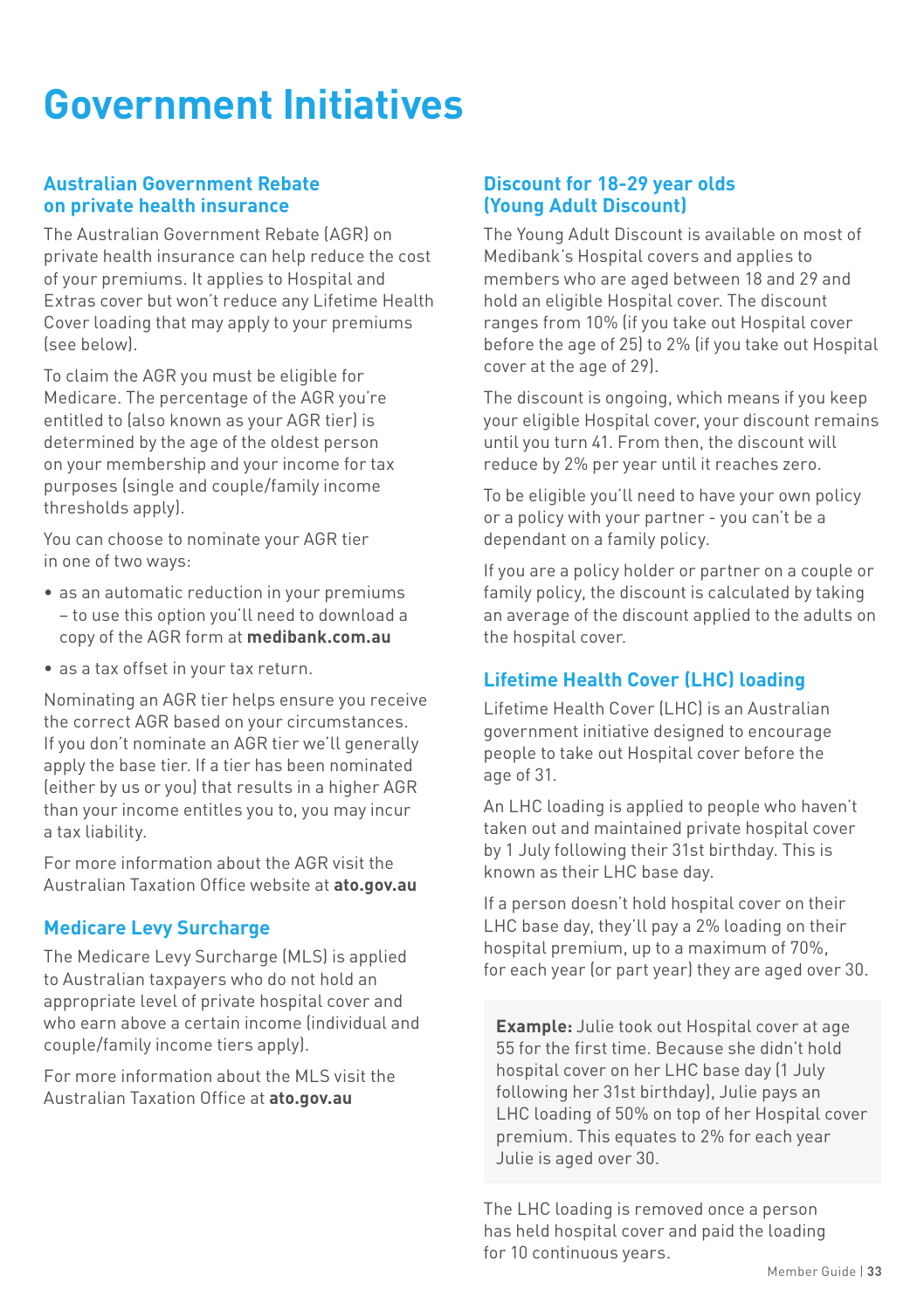#### **Permitted days without Hospital cover**

In most cases a person needs to have held Hospital cover on and/or after their LHC base day to be eligible to access their permitted days without Hospital cover.

The following are considered permitted days without Hospital cover and won't affect a person's LHC loading:

- Days where a person's Hospital cover is suspended under our Fund Rules
- Days when the person is overseas for a continuous period of more than one year (which can include periods of return to Australia of less than 90 days each time)
- The first 1,094 days of not having Hospital cover.

#### **LHC loading exemptions**

People who were born on or before 1 July 1934 can take out Hospital cover at any time and not have an LHC loading imposed.

In some other cases, you may be eligible to apply for an exemption from any LHC loading that may otherwise apply. To check whether you're eligible and to apply for an exemption, download our LHC exemption form at **medibank.com.au**. The form sets out the exemption categories, criteria and documentation required.

For more information about LHC and to use the LHC calculator to find out whether you'll need to pay a loading, visit **privatehealth.gov.au**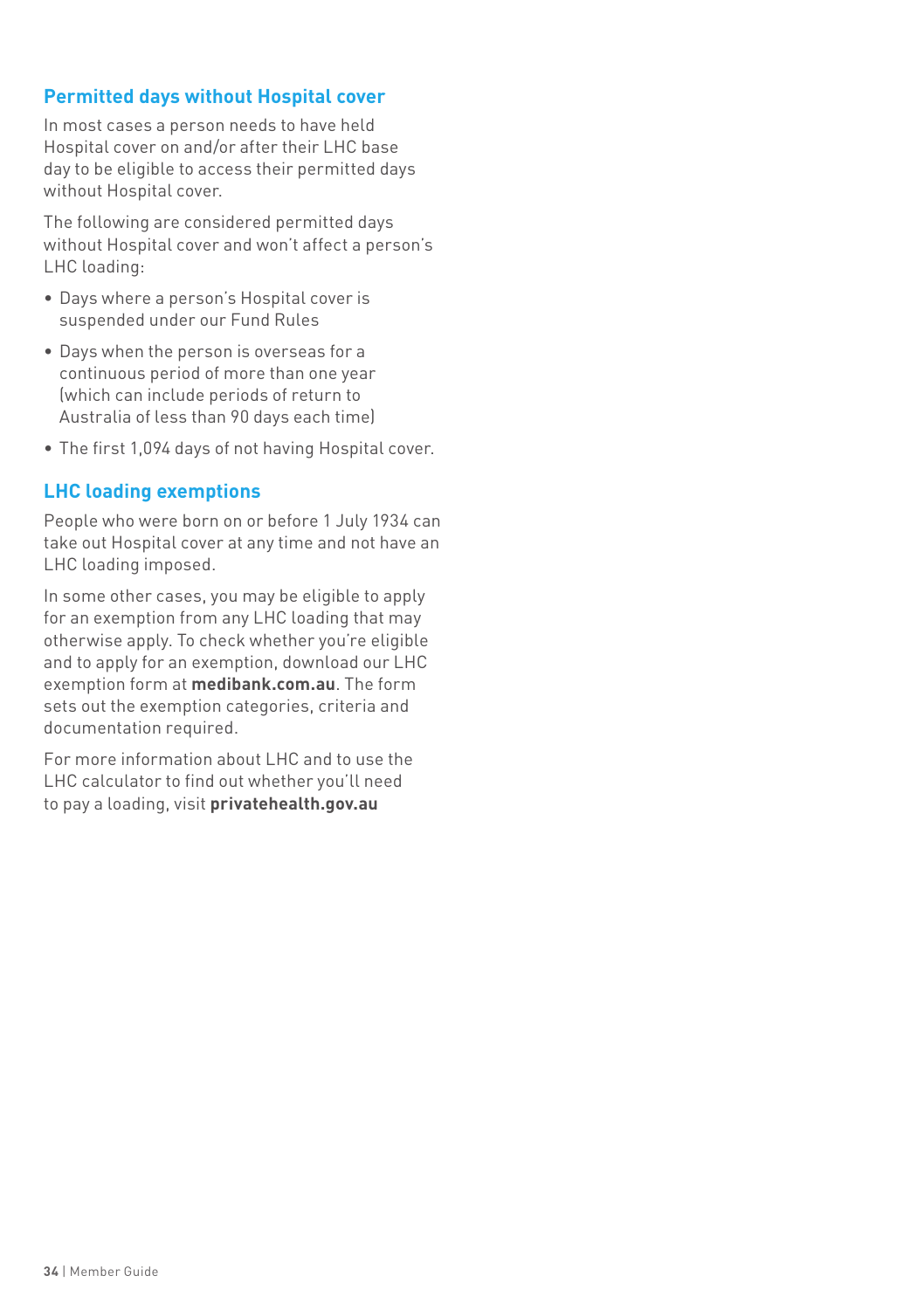### **Other Important Information**

#### **Members' Choice Network**

Medibank has entered into agreements with most private hospitals and many extras providers. These agreement providers form our Members' Choice Network. Visiting a Members' Choice provider means you may be able to access services at a capped fee and/or receive higher benefits.

It's important to be aware that Medibank's Members' Choice providers and/or agreements are subject to change without notice. Members' Choice providers are not available in all areas, so please check if your provider is a Members' Choice provider before your treatment or service.

To find a Members' Choice provider visit **medibank.com.au**

#### **Recognised providers**

To be eligible for benefits, a service or treatment must have been rendered by a provider recognised by Medibank. Medibank-recognised providers include hospitals and extras providers and are not limited to providers in our Members' Choice Network. Recognition of providers is at Medibank's discretion. Recognised providers must meet criteria set by Medibank and Medibank may at its discretion cease to recognise a provider it has previously paid benefits for. You should check with us whether your provider is recognised by Medibank prior to treatment.

#### **Disclaimer**

Medibank encourages providers to offer high quality products and services at competitive prices to members.

However, where Medibank recognises a provider, advertises on behalf of a provider, or appears (by reference to its logo or otherwise) in an advertisement of any provider, to the fullest extent allowed by law such advertising or reference should not be construed as:

- an endorsement by Medibank; or
- an acknowledgment or representation by Medibank as to fitness for purpose; or

• a recommendation or warranty by Medibank of, for, or in relation to the provider's products and/or services. Accordingly, Medibank neither takes nor assumes any responsibility for the product and/or service provided. Members should rely on their own enquiries and seek any assurance or warranties directly from the provider in relation to the service or product, or from the relevant registration body (e.g. AHPRA) regarding any conditions or restrictions associated with the provider's registration.

The healthcare providers who participate in our Members' Choice Network, and the providers whose services we pay benefits for, may change from time to time.

Members' Choice providers may not be available in all areas. Benefits and other arrangements with those providers may vary depending on their location.

#### **Compensation and damages**

Benefits are not payable for expenses relating to treatment of a condition for which you have received, or are entitled to receive, compensation or damages from a third party (e.g. your state's Workers' Compensation authority, motor vehicle accident authority or other third party insurance). This includes treatment of a condition caused by an accident.

In some circumstances, we may agree to make provisional payment of benefits to you, subject to the terms of your cover, and other conditions.

Where you appear to have a right to make a claim for third party compensation in relation to a condition (including where it's caused by an accident), Medibank expects you to make reasonable enquiries to pursue the compensation claim. Medibank may elect not to assess your claim for benefits until you have done so.

You must provide Medibank with timely information and copies of documents relating to any claim you make for compensation from a third party.

If you are paid any Medibank benefits for a medical condition in respect of which you subsequently receive compensation, you must reimburse Medibank for the benefits paid in relation to that condition.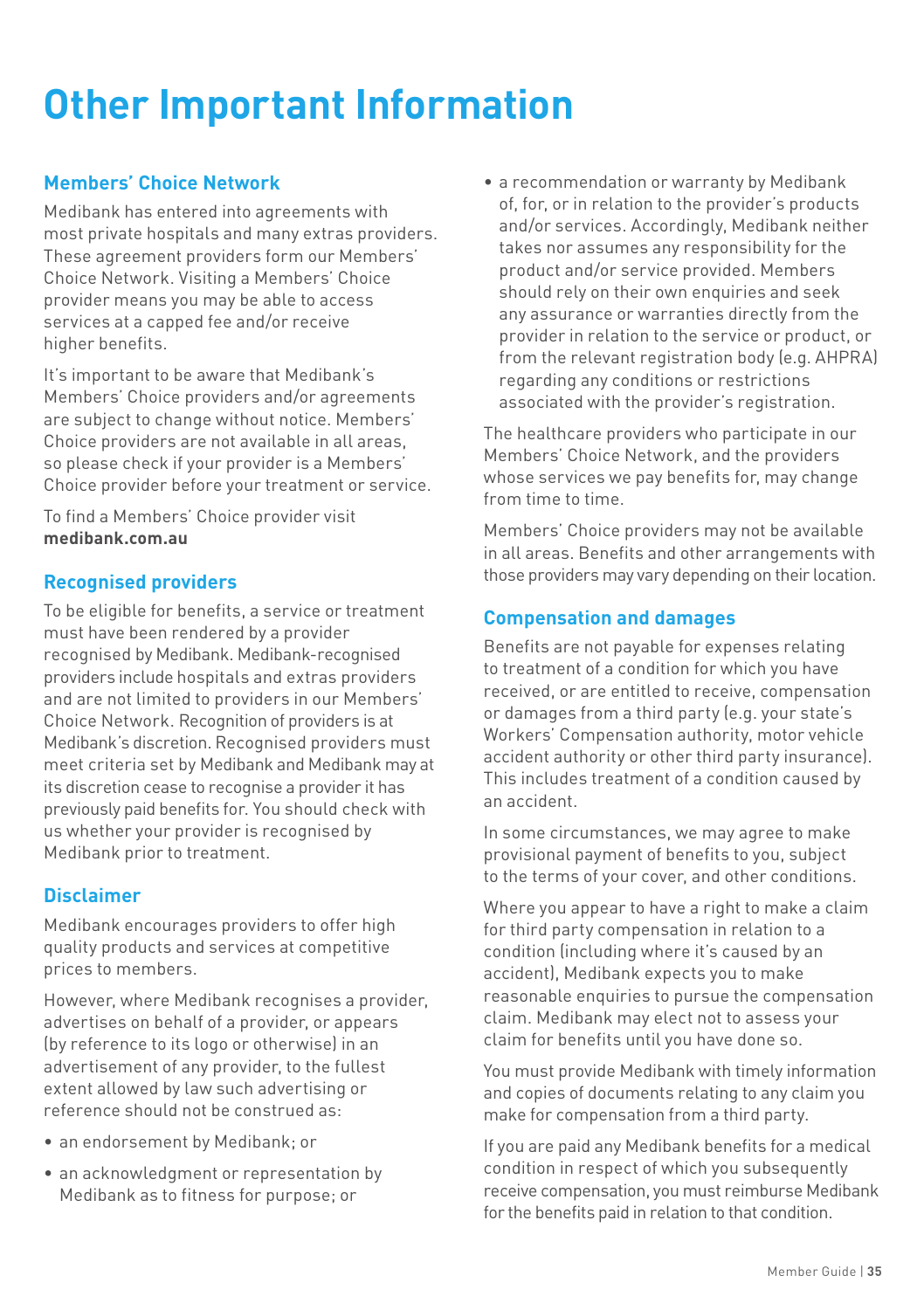#### **Medibank Privacy Statement**

We collect and use your personal and sensitive information to enable us, other Medibank Group Companies and our third party suppliers and partners to provide you with products and services, including insurance, health-related services and partner offerings, and to give you information on other products and services.

If we do not collect this information, we may not be able to provide you with these services.

We may collect your information from you, another person on your membership, a person authorised to provide us this information on your behalf, another Medibank Group company or a third party.

Where you give us personal information about others, you must ensure that you let them know what information you're giving us and that you have their consent to do so. You should also let them know about this Statement.

We may disclose your personal information to persons or organisations in Australia or overseas, including other Medibank Group Companies, our service providers and professional advisers, health service providers, our suppliers and partners, government agencies, financial institutions, your employer (if you have a corporate product) and your educational institution, migration agent or broker (if you have overseas student health cover or a visitors cover). We may also disclose your information to other persons covered under your policy or your agents and advisers.

We may disclose your personal information overseas to other Medibank Group Companies or third parties who provide services to us, including the United States.

Our Privacy Policy contains more information about our privacy practices, including how we use your information and how you may opt-out of receiving promotional material from us. The Policy also details how you may request access to, or correction of, personal information we hold about you, how you can lodge a privacy complaint and how we manage such complaints. You can obtain the latest version of our Privacy Policy by contacting us or by visiting **medibank.com.au**

You can also write to our Privacy Officer at: Privacy Officer, Medibank Private Limited, GPO Box 9999 (your capital city) or email **privacy@medibank.com.au**

#### **Private Health Insurance Code of Conduct**



Medibank is a signatory to the Private Health Insurance Code of Conduct. The code was developed by the health insurance industry and aims to promote the standards of service to be applied throughout the industry. The code is designed to help you by ensuring that:

- information we provide to you is written in plain language
- Medibank employees are competently trained to deal with your enquiries
- Medibank protects the privacy of your information in line with the Australian Privacy Principles
- you have access to a reliable and free system of addressing complaints with Medibank.

A copy of the code is available at **privatehealth.com.au/codeofconduct**

#### **Private Patients' Hospital Charter**

The Private Patients' Hospital Charter is a guide to what it means to be treated as a private patient in hospital. It sets out what you can expect from your doctors, the hospital and your private health insurer.

To download a factsheet about the charter please visit **health.gov.au**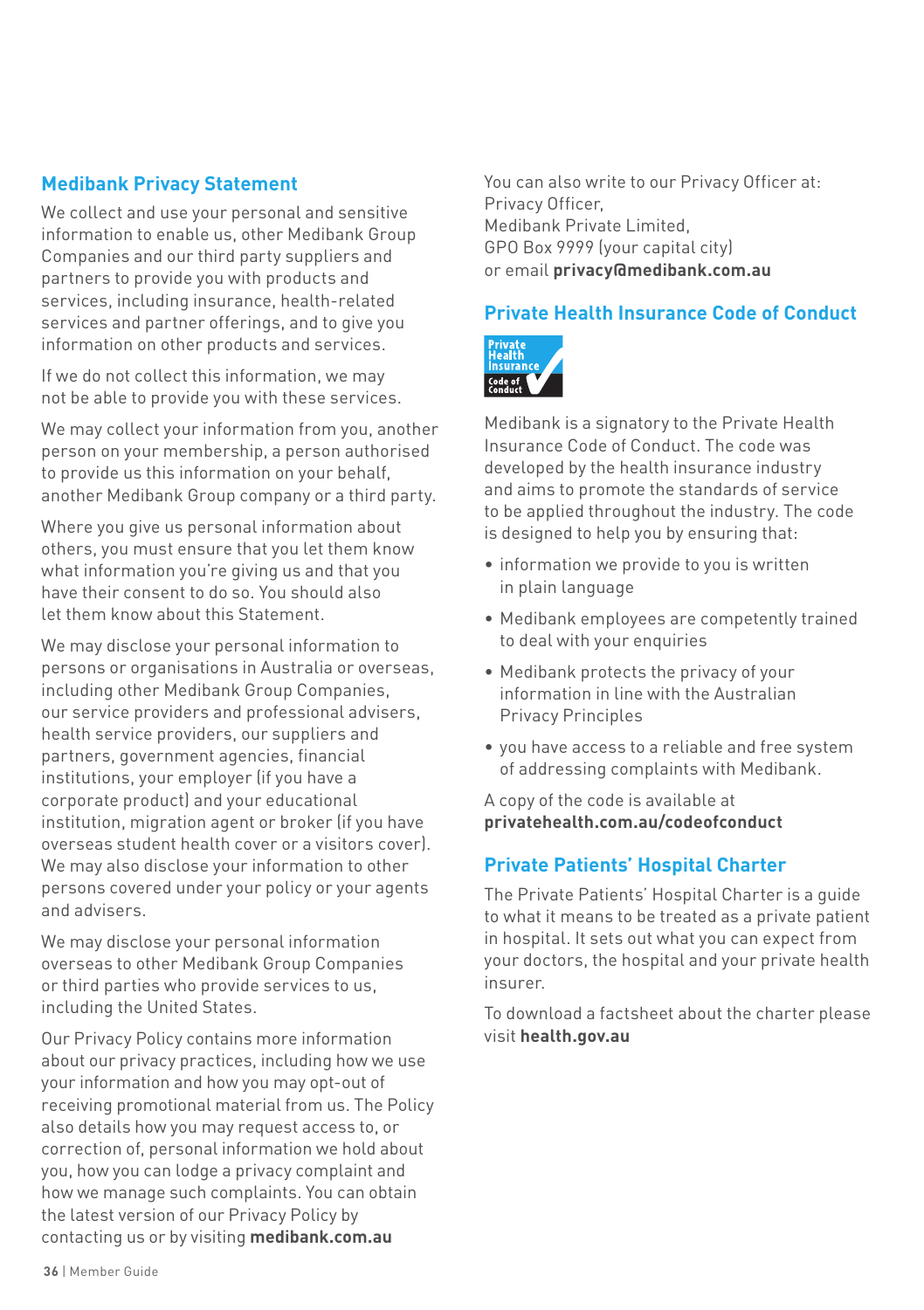### **Contact Us**

At Medibank we value your comments on our products and services. If you have any feedback for us or require further explanation of any matter affecting your membership, you can contact us by:

**Phone 132 331 Mail** Medibank Private, GPO Box 9999 in your capital city

**In person** Visiting one of our stores. Visit **medibank.com.au/locations** to find a store near you.

#### **Complaints**

At Medibank we aim to resolve all enquiries and concerns the first time you talk to us. If your concern is still unresolved, our Customer Support team is here to help. You'll need to provide us with sufficient information to enable us to investigate your concern.

You can contact our Customer Support team by:

| <b>Phone</b> | 132 331                                                                 |
|--------------|-------------------------------------------------------------------------|
| Mail         | Medibank Private Customer Support,<br>GPO Box 9999. Melbourne. VIC 3000 |

If you're not satisfied with the resolution offered by the Customer Support team, you can ask for your complaint to be escalated to our Resolutions team.

If you're still dissatisfied with the outcome of your complaint, or if you have a general question about private health insurance, you can receive free, independent advice from the Private Health Insurance Ombudsman:

| <b>Phone</b> | Health Insurance complaints:    |
|--------------|---------------------------------|
|              | 1300 362 072                    |
|              | <b>Health Insurance advice:</b> |
|              | 1300 737 299                    |

#### **Online ombudsman.gov.au**

For general information about private health insurance, see **privatehealth.gov.au**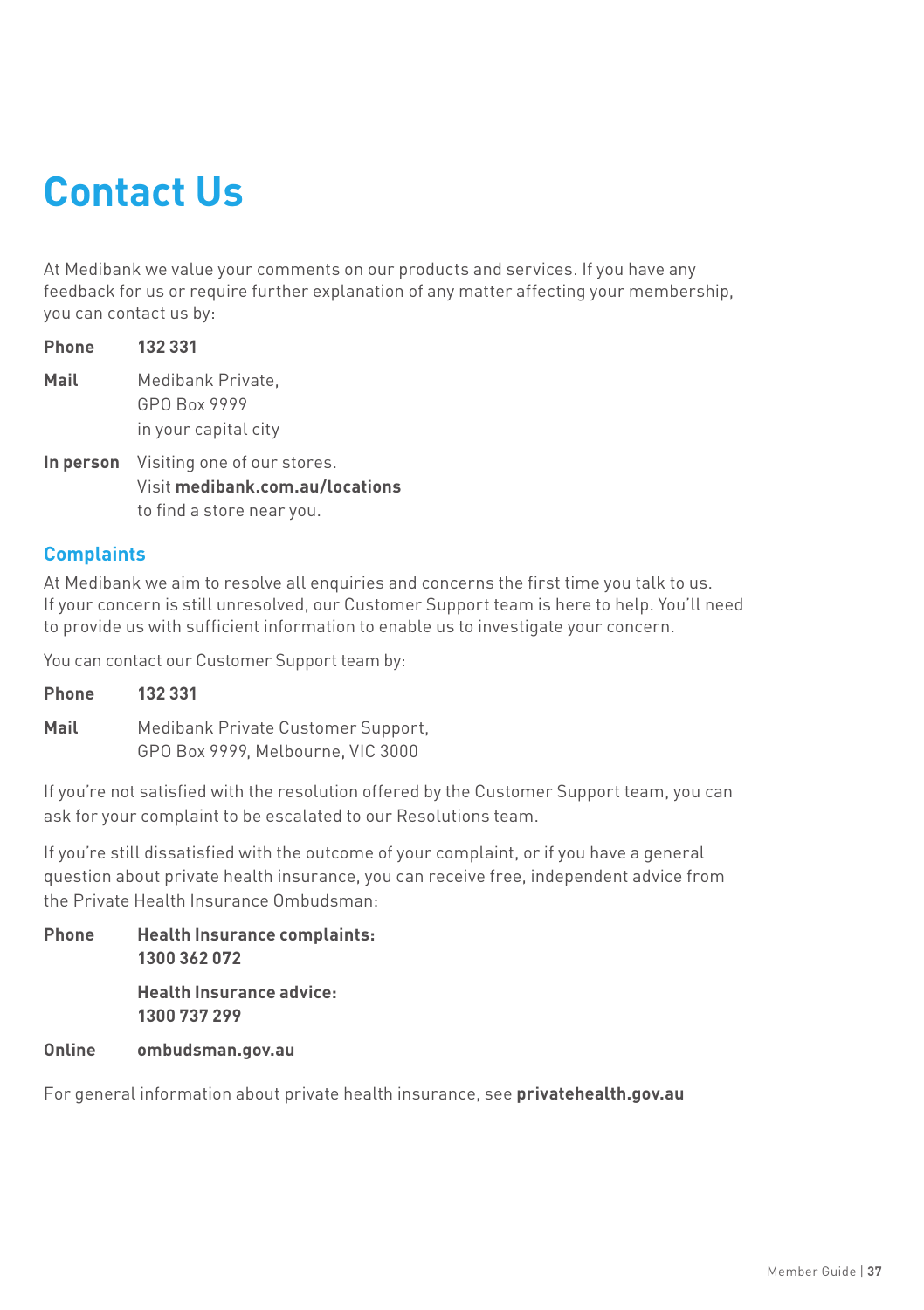### **Notes**